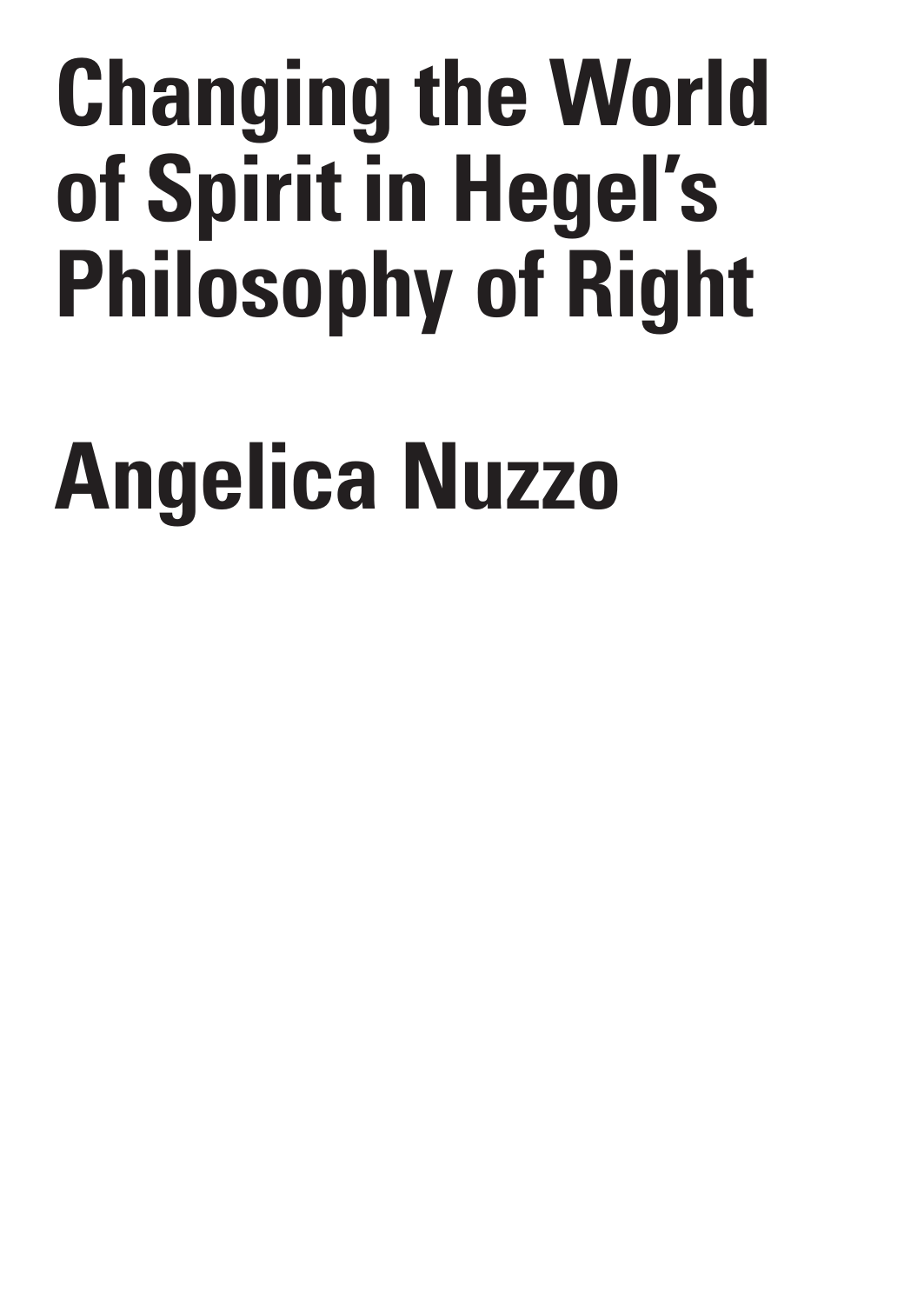**Abstract:** In this essay I place my interrogation at the intersection between Hegel's methodological discussion in the *Philosophy of Right*, the issue of the immanent change of social and political life forms in moments of historical crisis, and the concept of the "world" which I take to be the grounding concept of Hegel's political philosophy. My claim is that the position of immanence articulated by Hegel's 1821 work is a position or rather a dynamic *within the world of spirit*. It is a dynamic that is itself responsible for *producing and instituting the world of spirit*. It is within the world and as constitutive of the world that social and political change should be theoretically understood and practically promoted. In the conclusion of the essay, I turn to Gramsci to establish this claim.

**Keywords**: actuality, dialectic, rationality, world, Gramsci

The general framework of this essay is the need to reassess the type of philosophical theory of the social and political world that Hegel offers in his 1821 *Philosophy of Right*. This should be done by taking as guiding thread the dialectic-speculative method, which is integral both to the thematic object, namely, the social and political world, and to the philosophical presentation (*Darstellung*) of such an object. At stake is the specific model or type of philosophical reflection on politics, political institutions, and ethical and social life articulated by the dialectic-speculative method. In this light, it becomes clear that Hegel's *Rechtsphilosophie* offers what I call a "realism of the idea" of freedom and the state. Such theory is set up both against ideal theories of the political such as Plato's and Kant's, which disregard actuality and existence in the name of an allegedly loftier and higher ideal; and against historicist and positivist theories of jurisprudence such as Gustav Hugo's and more generally the historicist school, which end up absolutizing the *status quo* in the name of spurious (indeed ideological) historical justifications. I have defended this claim extensively in a first part of the larger study of which the present essay offers the concluding argument.

The issue of the type of political theory entailed in Hegel's 1821 book is directly connected with the question of the fruitfulness of the dialecticspeculative method for the understanding of our contemporary historical present. This is a present characterized by the ongoing, multifaceted global crisis unfolding under everybody's eyes. For, ultimately, this is "*das Bekannte*" from which any current reading of Hegel's *Philosophy of Right* unavoidably starts and in which it is unavoidably always implicated.<sup>1</sup>

Presently, I shall focus on Hegel's account of the method of the *Philosophy of Right* in order to investigate the more specific issue of social and political *change* or the change that takes place in collective life forms.

U E /

C R I S I S & C R I T I Q

Volume 8 Issue 2

<sup>1</sup> See the famous pronouncement of the *Phenomenology of Spirit* (TW 3, 18).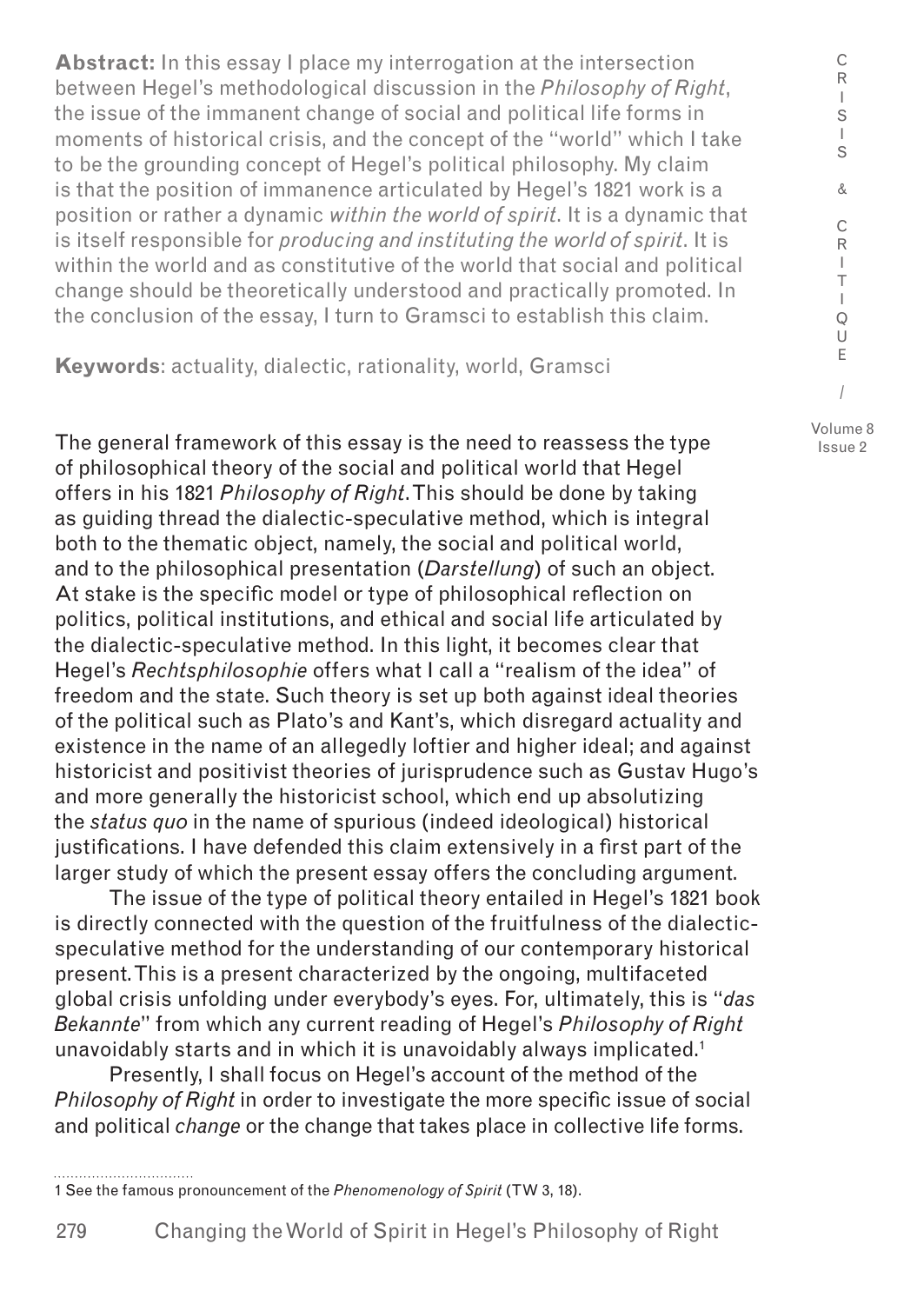This is an issue that one can easily assume must be ingrained in a theory such as Hegel's, namely, a theory that is, programmatically, developmental and mindful of the historical dimension of freedom's actuality or rather actualization in all its forms. But the question of social and political change is also at the forefront in our historical present. As much as change is, for us today, a historically unavoidable necessity, it is also the most vague of thoughts. In fact, all too often, rather than a thought it is an indistinct and unsettling subjective feeling accompanied by hope or, alternatively, fear; or it is a well-sounding political slogan indeterminate and full of promise and possible betrayal as all political slogans are. Conceptually, then—or, in Hegel's words, at the level of *das Erkannte* that should replace the initial *Bekanntes*<sup>2</sup> —the notion of social and political change calls for urgent philosophical attention. As Hegel strongly contends in the preface to the *Philosophy of Right*, emotions, subjective feelings and opinions as well as high sounding pronouncements have to be left behind when at stake is the objective world of a "publicly recognized truth" embodied in laws and institutions and collective customs. $^{\rm 3}$  Such truth can be grasped only by leaving subjective opinions and feelings behind and by addressing the level of the concept. At stake is both the descriptive question of how and under which conditions social and political life forms *de facto change*; and the practical, pragmatic, and normative question of how and under which conditions institutional and social forms *can or must undergo change*. It should be noted from the outset that change is not always and not necessarily 'for the better' or is not always and not necessarily progressive. Indeed, it is the merit of Hegel's dialectic to alert us of the complexity of all transformation processes in which human freedom is involved. Change may imply falling back into less advanced manifestations of freedom (and un-freedom); change may be resisted and delayed or hampered; change may be illusory or may take place only at the surface, as it were (or, to put it with Hegel, only at the level of *Existenz* and not at the deeper structural level of *Wirklichkeit*), leaving the substance of life forms and institutions untouched. To make matters more complicated, illusory change may be the product of deceitful manipulation coming from those in position of power in order to maintain the *status quo*—we all know the highly dialectical Sicilian adage from *Il Gattopardo*, itself a manifesto for conservative movements of then and now, "*se vogliamo che tutto rimanga com'è bisogna che tutto cambi*."4 Dialectically, change implies and is always confronted with the possibility of not-changing, i.e., ultimately, with the "positivity" always ingrained in spirit's objective forms. For, the speculative moment of rationality—*das Vernünftige*—is always animated (and indeed

2 TW 3, 18.

3 TW 7, 13f..

4 "If we want that everything remain the same, everything must change."

280 Changing the World of Spirit in Hegel's Philosophy of Right

I S & C R I T I Q U E / Volume 8

Issue 2

C R I S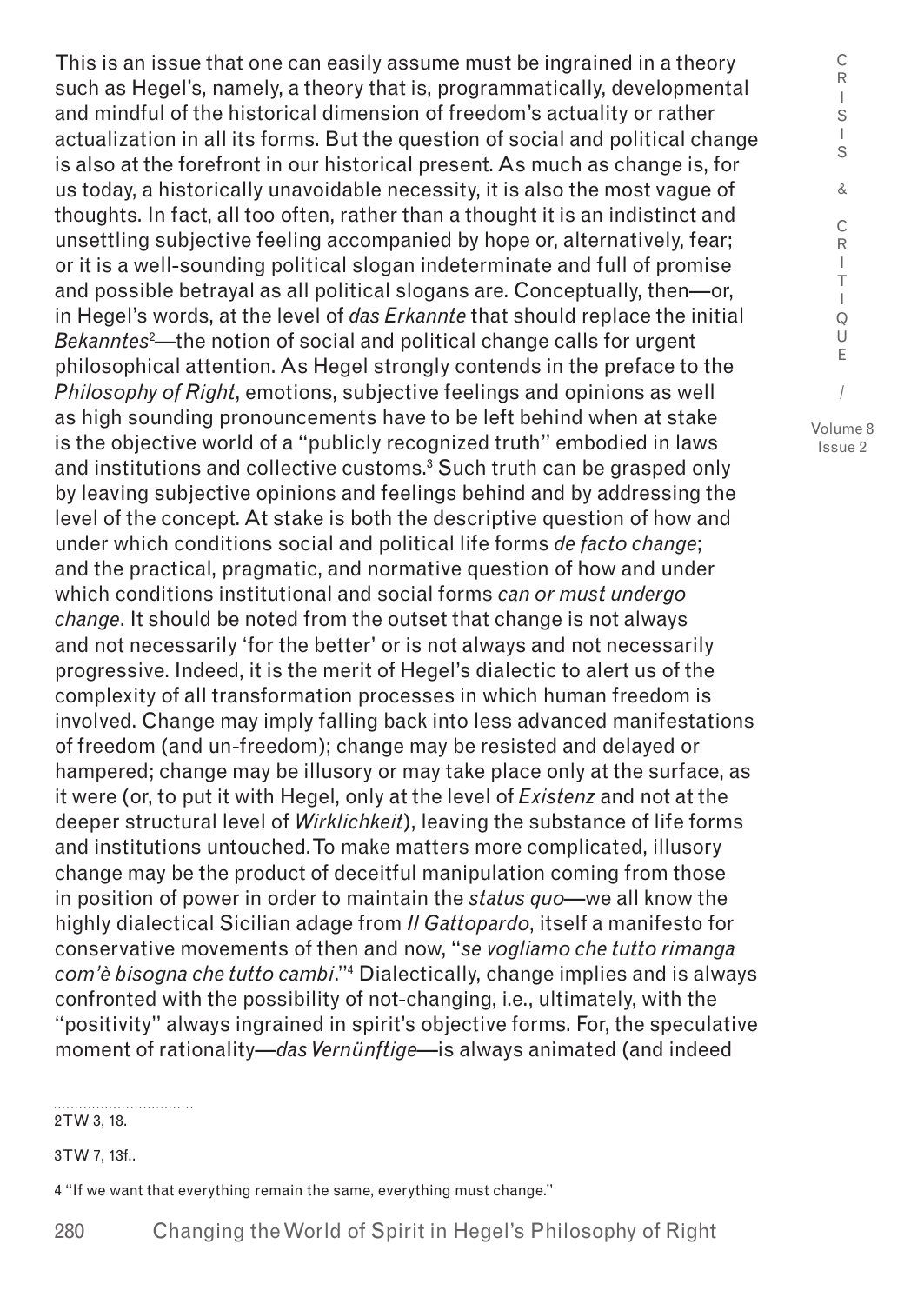propelled forward) by its tension with the negative, intellectual moment *das Verständige*—that aims at the absolutization of the *status quo*, at rejecting and resisting the transition or the change proper of speculative rationality.5 However, as I will argue in this essay, the crucial point consists in understanding that spirit's objective world is a *stratified, multi-track process*. It is the connection—indeed, the *ordo et connectio* as an old metaphysical formulation has it—of multiple processes moving at different speeds and crossing each other in their trajectory at different times. This is uneven, stratified, and contradictory movement is the overall movement of freedom's actualization. This is the claim I begin to establish in this essay. I offer this complexity in contrast to the way Hegel's political philosophy and his view of history is all-too-often portrayed. Freedom, I contend, does *not* progress with a linear trajectory; does not have the inevitability of donedeal once a highest end is established. On the basis of the method, Hegel's exploration of spirit's objective world offers a different story.

More specifically, I am interested in the way in which the dialecticspeculative method mobilized in the *Philosophy of Right* and inherited from the Logic $\mathfrak{e}$  can help us in the understanding of social and political change *from within*, or from what I call the "position of immanence." Since the method is the development of the *Sache selbst* and not an instrument imposed from the outside on a given and already concluded topic or object,<sup>7</sup> the method is placed *within* the matter at hand; it is immanent within it and indicates a position or rather a dynamic occurring within it. As Hegel repeatedly states, the method is the "immanent principle" and the living "soul" of the *Sache selbst* and, as such, is opposed to a merely "external reflection" on the topic at hand.<sup>8</sup>This implies that there is no distance between the matter and its *Darstellung*. The *Sache selbst is*—because it produces or is responsible for—its own *Darstellung*. It is at this juncture (or in the position of immanence) that the separation between theory and practice is overcome. The method that allows for the *comprehension* of the *Sache selbst* in its true conceptual and rational form is that which the matter at hand itself *does* when allowed performing according to its own logic (and not following an external viewpoint or external aims, motivations, and interests). *Darstellung is Selbst-Darstellung*. Thus, to understand change is to perform change. Ultimately, it is to accept or to take responsibility for change in ourselves—the change that is always already occurring.

/ Volume 8 Issue 2

C R  $\mathbf{I}$ S I S & C R I T I Q U E

5 See Enz. §§79-82.

6 See for example TW 7, 12; R§2, Remark.

7 See Hegel's claims against the view of the method as *Werkzeug* in the introduction to the *Phenomenology*, TW 3, 68f.

8 TW 6, 557.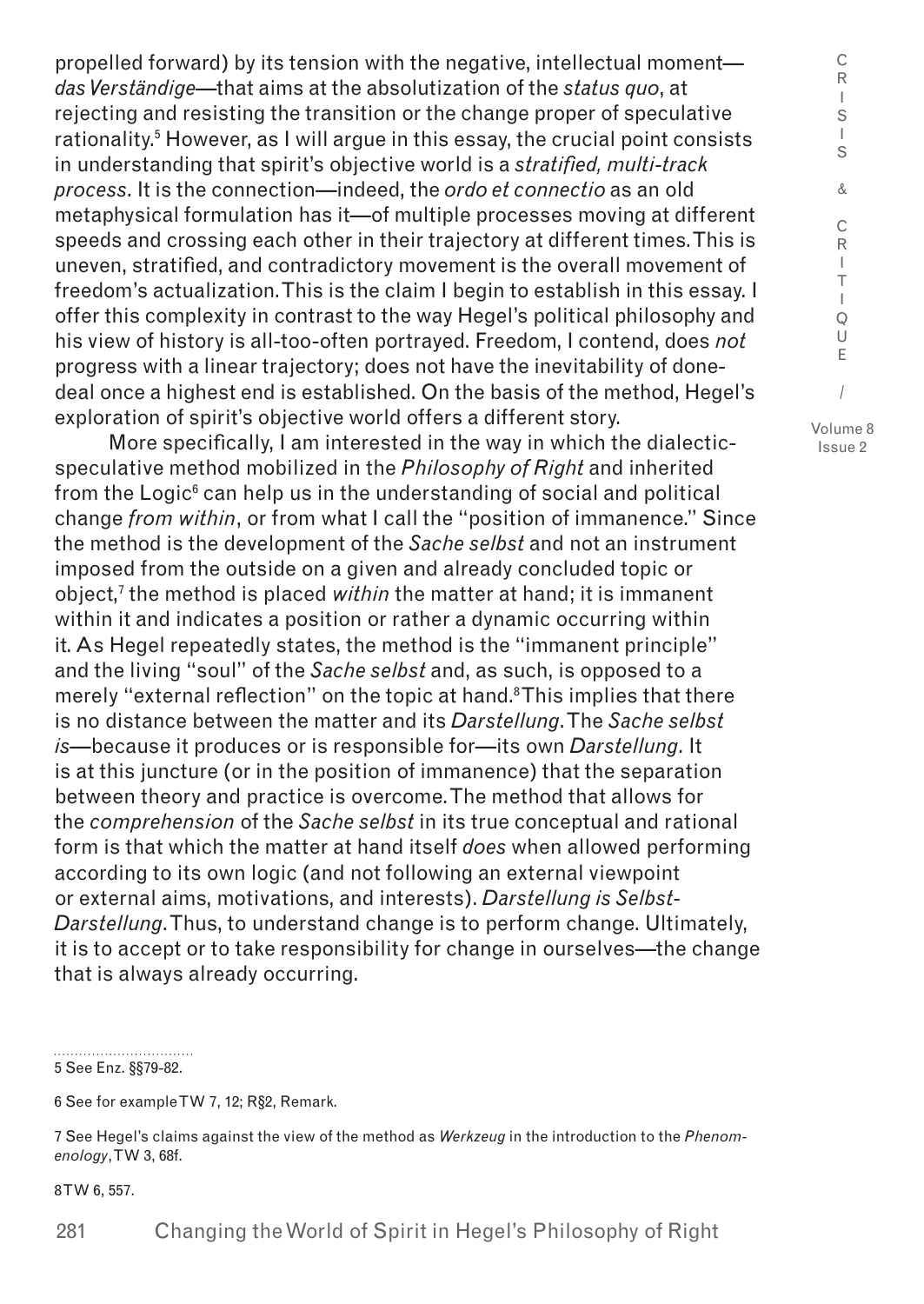What happens, then, when the position of immanence (in which change is required but also, contradictorily, resisted) is the position within a global historical crisis? This is the predicament that Antonio Gramsci has famously called *interregnum*. 9 What can the *Philosophy of Right* and its method offer to this question when at stake is the immanent development of the idea of freedom in social, political, juridical institutions; when at stake is the dialectical necessity of change as the condition and properly the reality of freedom itself? How can an inherently Protean, changing reality such as the reality of freedom be the object of philosophical thinking?

All this points to an ongoing open question—a question that in the most recent years I have found myself addressing time and again, yet necessarily never in a conclusive way since the crisis of our present has certainly continued to evolve changing the forms it presents itself but has never truly ended. Indeed, in trying to answer this question I have found myself doing precisely that which the problem at hand was asking, that is, addressing the crisis from the position of immanence, hence from a position that seems to uniquely defy the possibility of solving the problem it itself poses. In this essay, then, I place my interrogation at the intersection between Hegel's methodological discussion in the *Philosophy of Right*, the issue of the immanent change of social and political life forms in moments of historical crisis, and the concept of the "world" which I take to be the grounding concept of Hegel's political philosophy. My claim is that the position of immanence articulated by Hegel's 1821 work is a position or rather a dynamic *within the world of spirit*. It is a dynamic that is itself responsible for *producing and instituting the world of spirit*. It is within the world and as constitutive of the world that social and political change should be theoretically understood and practically promoted.

I begin by summing up the conclusions I reached elsewhere with regard to Hegel's dialectic-speculative transformation of the traditional concept of the world, which occupies metaphysical cosmology and Kant's dialectic critique thereof.10 I have argued that Hegel's transformation places the concept of the world at the center of a new dialectical "political cosmology." In the second step of my argument, I examine the methodological discussion with which Hegel opens the *Philosophy of Right*. This discussion foregrounds the way in which change should be addressed in the social and political world reconstructed by Hegel's book. \*Finally, with the help of Antonio Gramsci, I shall offer some brief reflections on the way in which Hegel's conception of freedom's actualization, that is, the making of spirit's objective world can help us address—or at least, philosophically understand—our current crisis.

9 See my extensive development of this point in Nuzzo 2018a, Appendix.

10 Nuzzo 2020.

& C R I T I Q U E / Volume 8

Issue 2

C R I S I S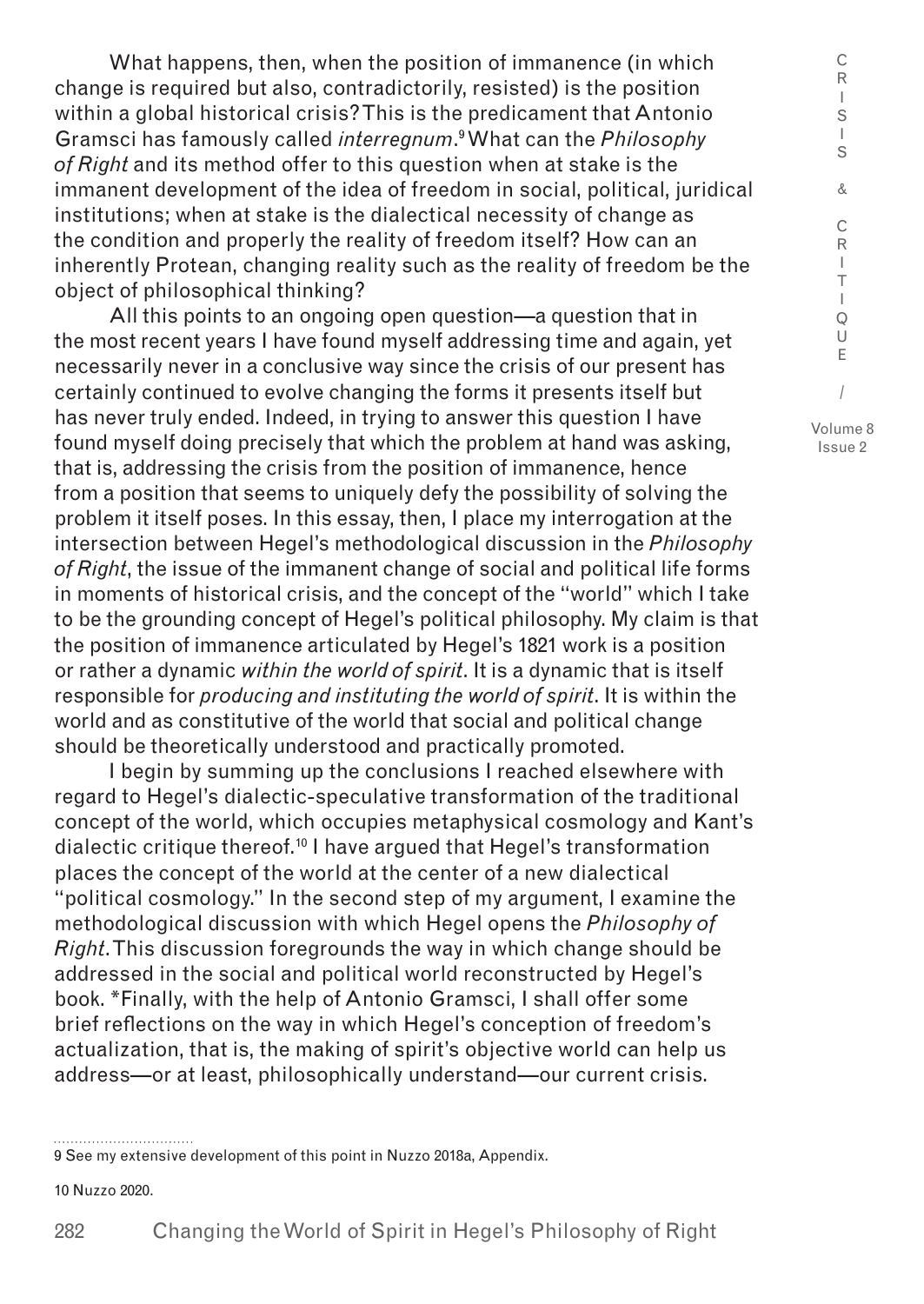## **1. Hegel's Dialectic and the Concept of the World**

Hegel's doctrine of objective spirit or his "science of right"11 is a philosophical account of spirit's "world." Accordingly, the philosophy of right is the model of what I propose to call a practical or "political cosmology." In Hegel's dialectic-speculative philosophy, cosmology becomes a practical, worldly science: it becomes the account of the ways in which spirit immanently constructs, produces, and comes to know its own world. The totality of the world—or its cosmo-political idea, as it were—is not a (given and fixed or rationally construed) object but a process. *The world is a historical process*. Thereby, the *Philosophy of Right* should be seen, in addition, as offering Hegel's *Weltbegriff* of philosophy—that cosmopolitical concept that Kant formulates, uniquely, in the Doctrine of Method of the *Critique of Pure Reason*. 12 Henceforth, I shall limit my discussion to two Hegelian passages.

In defining the task and content of his "philosophy of right" Hegel argues that as a *philosophical* treatise on "*Staatswissenschaft*," it is the attempt at conceptually comprehending and presenting the state in its full actuality. *Begreifen* and *Darstellen* are the philosophical tasks at hand, which can be jointly executed precisely because and insofar as the state is considered "as an entity in itself rational (*als ein in sich Vernünftiges*)." Famously, the aim of the philosophy of right is neither to "construct a state how it ought to be," i.e., an ideal (or utopian) state, nor to "instruct" the (existing) state as to "how it ought to be."13 Thus, the "systematic development" of the philosophical science of right should by no means be expected to yield "a positive code of laws such as is required by an actual state."14 If a normative "ought" is entailed in the philosopher's work, it is rather the one contained in the question of how "the ethical universe (*das sittliche Universum*) ought to be cognized." Indeed, the "ethical universe" or the "world" is the touchstone for philosophy itself: "*Hic* Rhodus, *hic* saltus," says Hegel concisely referring to Aesop's fable.15 Herein (*hic*) i.e., in the world or the universe in its ethical dimension—lies the test of philosophy's capacity of rational comprehension: not in the construction of an ideal; not in the instruction imparted to those in power or, directly

12 See *Critique of Pure Reason*, B866f./A838f. For this see Hinske 2013 and Nuzzo 2020.

13 TW 7, 26.

15 TW 7, 26.

C R I S I S & C R I T I Q U E / Volume 8 Issue 2

<sup>11</sup> R§2 (henceforth the *Philosophy of Right* is quoted as R followed by section number and/or Remark; the book is contained in TW 7 and this reference will be given when quoting the preface or Remarks that are too extensive to be designated simply as Remark).

<sup>14</sup> R§3 Remark, TW 7, 35. On the other hand, to ascertain what it takes to produce positive laws, namely, to act as legislators is a matter distinct from the philosophical consideration: R§3 Remark (TW 7, 39).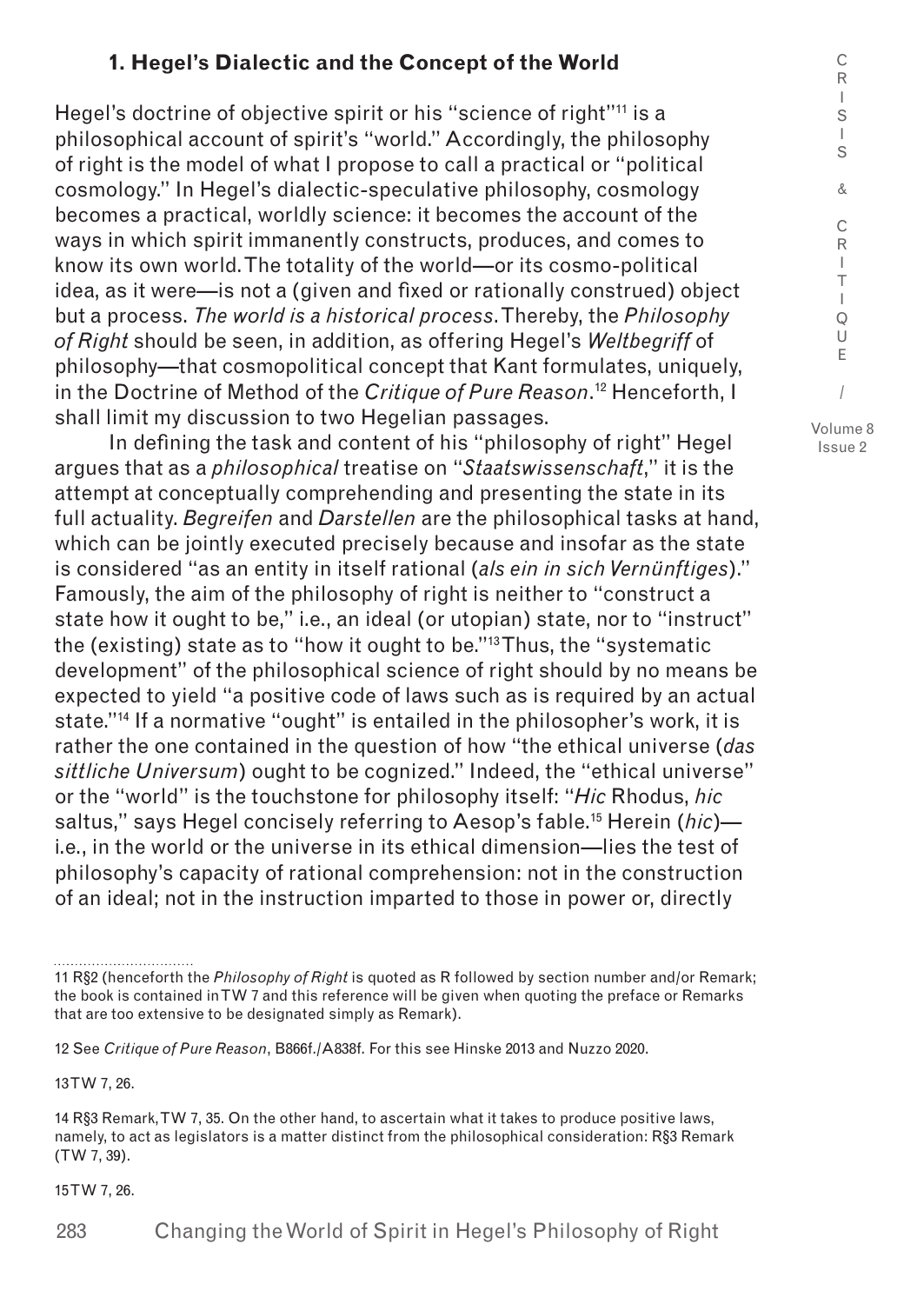(and naively), to the world itself.<sup>16</sup> Indeed, as suggested by the reference to Aesop, it is "here," i.e., in the comprehension of the "ethical universe" that the relation that binds philosophy to the actual world—or the "universe" as such—is tested. In other words, the world is the test and criterion of philosophical truth. The task of philosophy is the conceptual comprehension of "what is," i.e., of what is actual and present because, Hegel insists, "what is actual is reason."<sup>17</sup> Since the world is the totality of what is, it encompasses the order of rationality. Accordingly, philosophy and the world belong to the same order. This is a cosmo-logical order, as it were.

The world is actual—*wirklich*—as the "*contemporary* world (*gegenwärtige Welt*)." Accordingly, in Hegel's famous formulation, "philosophy is its own time apprehended in thoughts."18 Herein I want to emphasize the connection between philosophy and the "world" (over the connection between philosophy and time). The world is the totality in which philosophy is always and necessarily inscribed. There is no philosophizing without or outside of the world. Indeed, Hegel's *Weltbegriff* of philosophy is at stake here: not so much the concept of the world produced by philosophical speculation (what Kant calls its *Schulbegriff*) but rather the world in which philosophy necessarily operates as the conceptual comprehension of its contents. Philosophy is *in its own world*, and is in the present time because the present is a constitutive feature of the world. Philosophy is, more precisely, an immanent dimension of that very world and time, namely, the dimension of rational (self- ) comprehension of the world itself. The "contemporary world," then, includes its own philosophical comprehension. Reason is the common basis that joins the world and its philosophical comprehension. The world is neither a construction of reason (is not a mere ideal lacking actuality) nor does it awaits instruction from reason as to what it "ought to be."19 The world is the *actual* dimension of reason itself. To this extent, the world cannot be transcended just as the dimension of the present cannot be transcended. The world is the ultimate test of the powers of philosophical rationality: it entails the intimation to actually perform, here and now, that winning "leap" in Aesop's fable. Ultimately, in requiring practice or, properly, actual performance as the only sign of truth, the world is the very proof of truth (no other promises, witnesses, and additional conditions are required). Again, "*Hic* Rhodus, *hic* saltus." Properly, however, no "leaping" beyond the world, just as no leaping beyond one's time is possible. Any such activity just as knowledge itself

................................ 16 TW 7, 27. 17 TW 7, 26. 18 TW 7, 26. 19 TW 7, 27. Changing the World of Spirit in Hegel's Philosophy of Right284

/ Volume 8 Issue 2

C R I S I S & C R I T I Q U E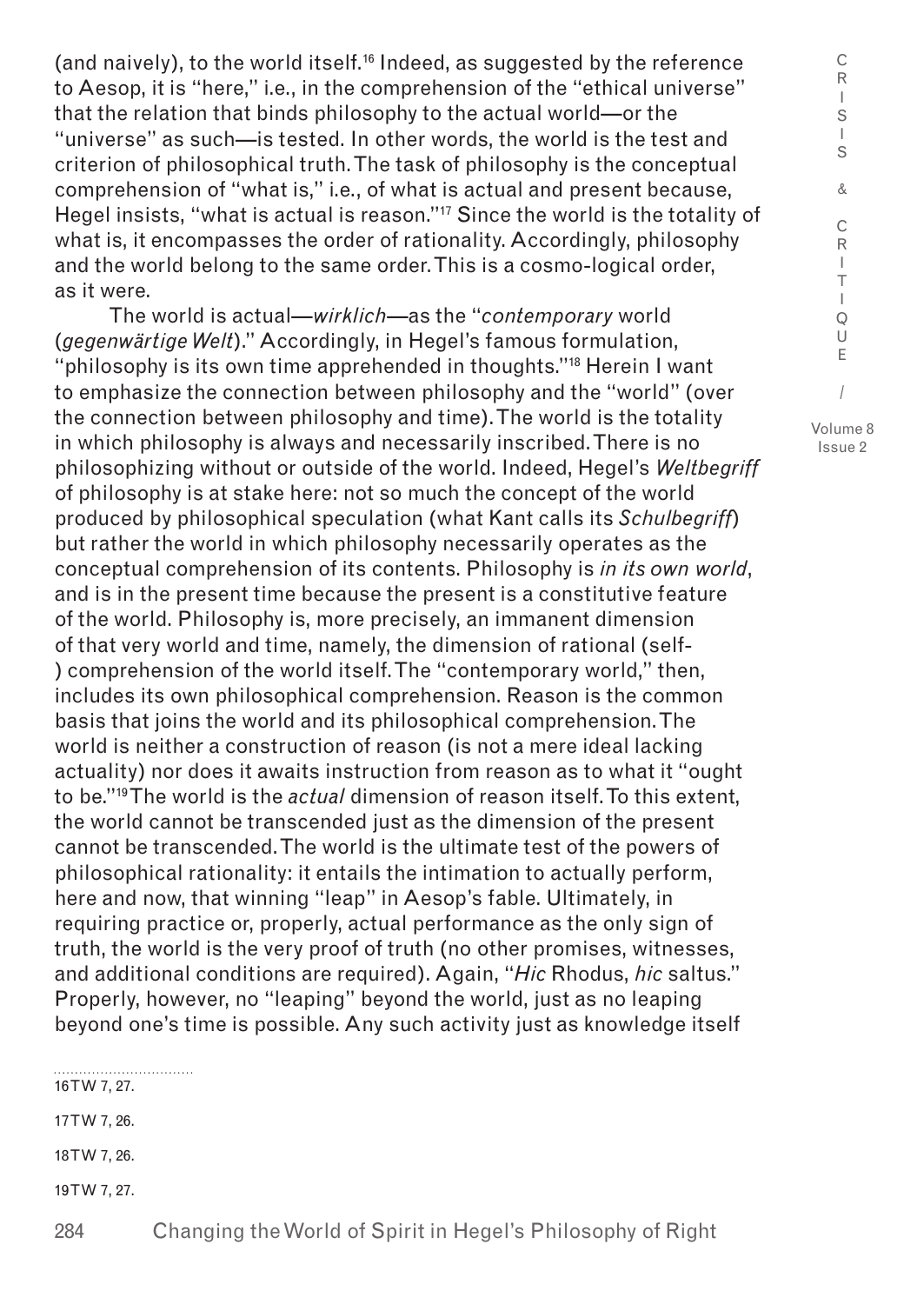is possible only within the world and its presence or *Gegenwart*. The world, just as reason or the order of rationality, is the totality that cannot be transcended: only the position of immanence within it is warranted. Hence, this is how Hegel completes the thought elicited by Aesop's quote. "It is just as foolish to imagine that any philosophy can transcend its contemporary world as that an individual can overleap its own time, or leap over Rhodes."20

And this is the interesting thought. In fact, that philosophy cannot transcend the actual world is less intuitively clear than the impossibility for the individual to overcome the time she lives in. Hasn't Plato (along with many, perhaps most philosophers) attempted precisely that, namely, to paint a world other than and alternative to the actual? Is this not a possibility (perhaps even a *desideratum*) of philosophical thinking particularly, perhaps, in its practical dimension: imagining worlds other (and indeed better) than the actual one? Why should philosophy be confined to the real world; why should it be placed under its condition and constraints?

Hegel denies philosophy the privilege of being free from the constraints of the actual world—a privilege Plato granted to it in contrast, most notably, with technical knowledge<sup>21</sup>—on the ground, first, that what is exercised in philosophy and in the activity of philosophizing is reason, not mere opinion or imagination or individual subjective belief and feeling; and on the ground, second, that unlike mere opinion, which is generally not rooted in the real (and not checked by it), reason is precisely that which animates actuality and makes the world *actual* and *present*. If a philosophical "theory does indeed transcend [its] own time, if it builds itself a world as it ought to be, then it certainly has an existence (*existiert sie wohl*), but only within his [i.e., the individual's] opinions—a pliant medium in which the imagination can construct anything it pleases."<sup>22</sup> An imagined, merely private world—namely, the world made up by individual opinion and feeling—is properly not a "world," hence is not the actual and present world; it is not the shared and public ethical world and it is not the historical world. It is not the world inhabited by philosophy. It is a world that has properly no presence (*Gegenwart*) and no actuality (*Wirklichkeit*) and to this extent is not the topic of philosophical comprehension. Accordingly, the retreat into alleged private, alternative, merely possible individual (non-) "worlds" sanctions philosophy's renunciation to the actual and present world along with the renunciation to its own peculiar cognitive task. Ultimately, it signals that the commitment to rationality is being abandoned. Philosophy concerns, instead, how the world or more

20 TW 7, 26.

21 See, among all, Plato, *Republic*, X.

22 TW 7, 26.

285 Changing the World of Spirit in Hegel's Philosophy of Right

& C R I T I Q U E / Volume 8

C R  $\mathbf{I}$ S I S

Issue 2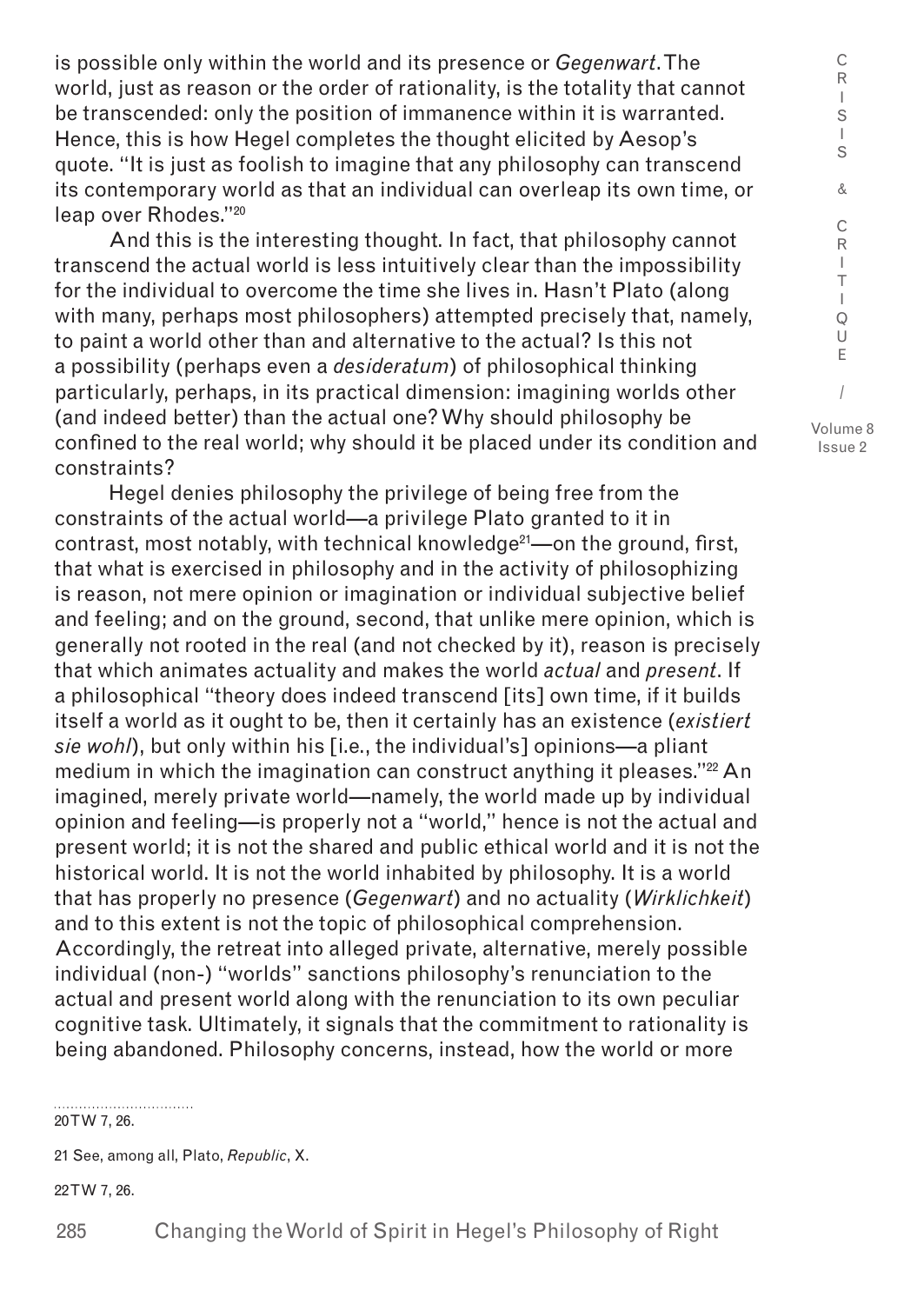specifically "the ethical universe ought to be cognized." And there is only one world, which is a necessarily public, collective world. Herein we have Hegel's first lesson for our current age of globalized pandemic—indeed, for the crisis of our contemporary world.<sup>23</sup>

Let me turn now to a second passage, relevant to the framing of Hegel's concept of the world in the *Philosophy of Right*. In the *Encyclopedia*, in presenting the Positions of Thought Toward Objectivity that introduce the Logic, Hegel confronts the concepts of the world theorized by metaphysics and by what he considers Kant's critical version of empiricism (first and second positions of thought). On Hegel's view, the "positions of thought" do not merely designate historical theories. They are instead "always-present" fundamental attitudes of thinking toward objectivity. They indicate thinking in its *Weltbegriff*. 24 Accordingly, in these sections, Hegel brings to light his own *Weltbegriff* of philosophy. He does so by tackling the problem of how to dialectically and speculatively think of the "world" so as to overcome the shortcomings of both dogmatic metaphysics and Kant's criticism while at the same time capitalizing on their respective gains. In sum, Hegel's claim is that the "world" is not a given object of thought. It is neither an "object" (*Gegenstand*) nor an "already given" and fully constituted object.<sup>25</sup> The world is instead thinking itself in its objectivity—"*objektiver Gedanke*."26 The idea of "objective spirit," topic of the *Philosophy of Right*, is the full systematic development and embodiment of this claim. Objective spirit is the world in its practical and poietic dimension. It is the world in the process of its spiritual (self-) constitution.

Furthermore, the world is not a *fixed* object that in its fixity can serve as an anchor for thinking in its activity. Metaphysics takes the world as a fixed point in which thinking can rest finding "*einem festen Halt*" on which to hang its static predicates.<sup>27</sup> Empirical thinking, on its part, finds in the immediate presence and givennes of the world the anchor ("*den festen Halt*")<sup>28</sup> to which empirical cognition owes its certainty. On Hegel's view instead far from being a fixed and concluded object (a metaphysical whole or an empirical given) the world is *one dynamically ongoing and interconnected process*. It is a process one with thinking's own process of (self-) determination and (self-) apprehension. In its pure form, this

25 Enz.§30.

26 Enz.§25.

27 Enz.§31.

28 Enz.§38.

286 Changing the World of Spirit in Hegel's Philosophy of Right

R I S I S & C R I T I Q U E / Volume 8

Issue 2

C

<sup>23</sup> I have developed this point in Nuzzo 2020.

<sup>24</sup> Enz. §27 with regard to metaphysics. But my suggestion is that this is true for all the positions of thought examined in these introductory sections of the *Encyclopedia*.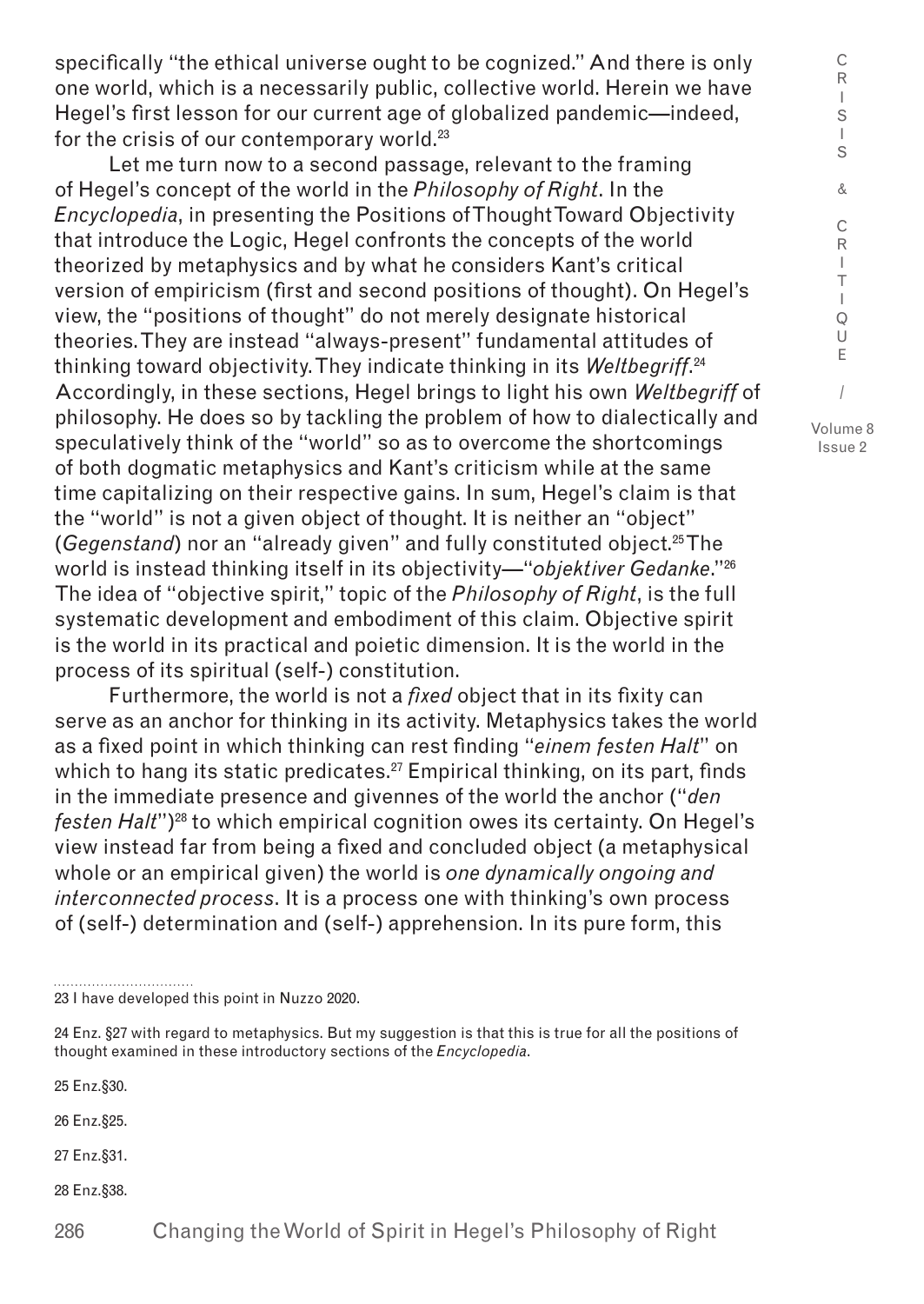process is staged by the Logic. In its concrete, specific determination in actuality, the world-process constitutes the world of nature (or *the world as nature*) and the world of spirit (or *the world as spirit*).

In *Encyclopedia* §6, harkening back to the passage of the preface to the *Philosophy of Right* commented above, Hegel contends that philosophy's "content (*Inhalt*)" is the "*Gehalt* that has originally been produced and reproduces itself in the sphere of the living spirit, a *content turned into a world* (*zur Welt* […] *gemachte Gehalt*)." There is no other content. This "world" is then further determined as the "inner and outer world of consciousness " or, directly, as "actuality (*Wirklichkeit*)."29 The world is an open-ended activity in progress—a living activity (the *Wirken* in *Wirklichkeit*)<sup>30</sup> of spiritual production and re-production and ultimately self-production of a content that is then shaped into the totality of the world. The world and philosophical thinking constitute aspects of the same process that is the production (*Hervorbringen*) of the world in its actuality—*Wirklichkeit*. Their distinction is only a distinction of "form." Consistently with the passage from the preface to the *Philosophy of Right*, Hegel insists that philosophy must be "in agreement (*Übereinstimmung*)" with both experience and actuality. Philosophical thinking cannot escape from the world and its experience: it cannot be about something else; it cannot produce something outside or beyond the world. Whatever ideal philosophy may be pursuing, it must be immanent within the world, must constitute the world in its actuality, and should be able to become conscious experience. In fact, philosophy's ideal is always within the world, even when philosophy denies it (as in Plato's case). Indeed, the agreement with the world—or actuality—should be taken as the "external test (Prüfstein)" of the truth of philosophy itself.<sup>31</sup> As claimed in the *Philosophy of Right*, "*Hic* Rhodus, *hic* saltus."

## **2. Changing the World of Spirit—A Problem of Method**

The *Philosophy of Right* offers the closest instantiation—or, properly, actualization—of the *Weltbegriff* of philosophy and is framed, accordingly, as the project of a "political cosmology" carried out on the basis of the dialectic-speculative method. We now have to see how the method is responsible for the type of political theory Hegel advances in contrast both to the idealizations that ultimately amount to a flight from the real world, and to the historicist positions that ultimately distort actuality offering an intellectual justification of contingent, merely historical

29 Enz. §6—my emphasis.

30 See Nuzzo, 2018b.

31 Enz.§6.

S I S & C R I T I Q U E / Volume 8 Issue 2

C R  $\mathbf{I}$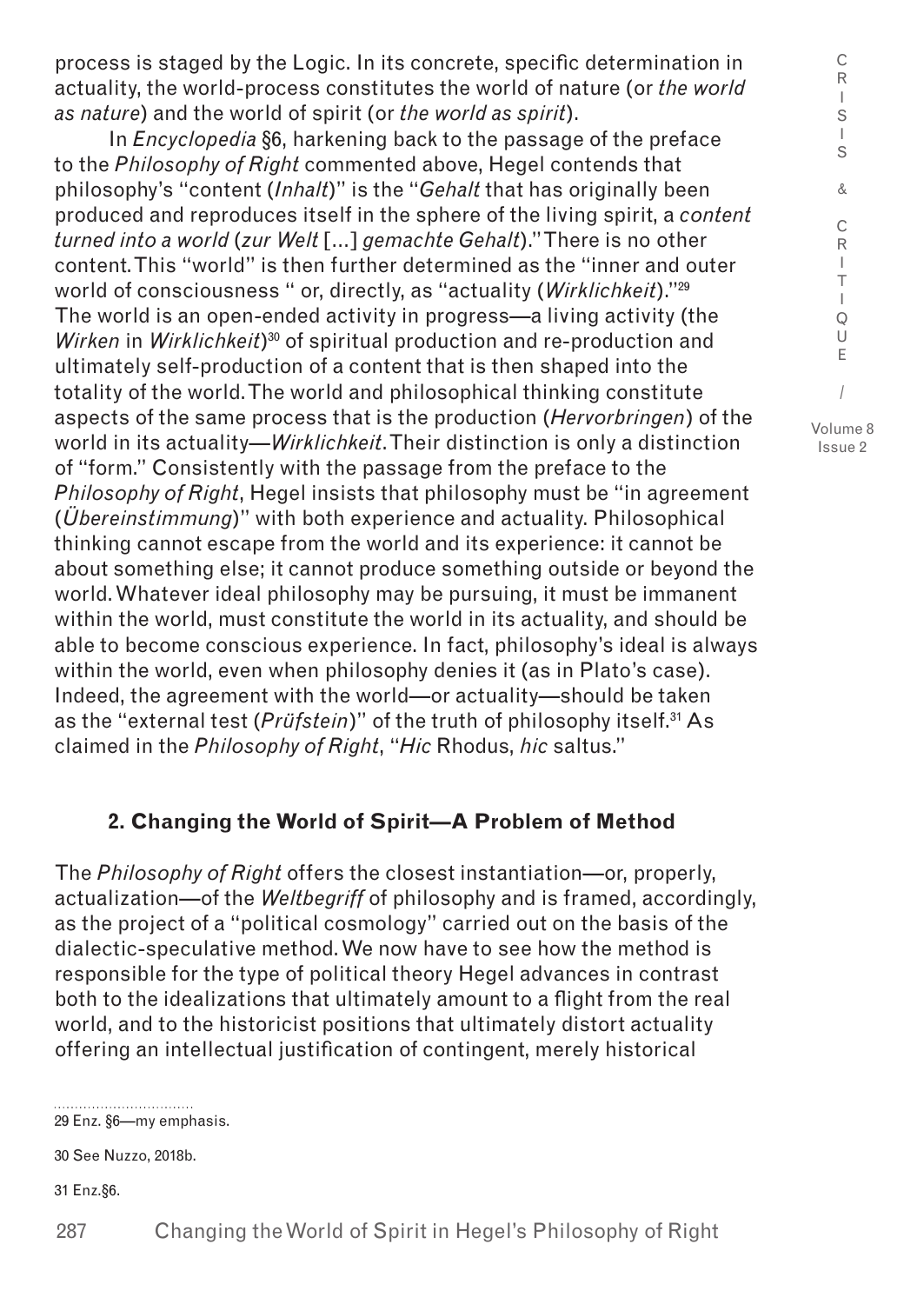political and juridical reality. The crucial point is that in the case of both these un-dialectical types of theories the necessary change that animates the making of spirit's objective world cannot be comprehended and is consequently blocked. On these views, spirit's world falls back into the static essentialist object of non-dialectical thinking proper of the understanding (proper, historically, to dogmatic metaphysics as well as to Kant's critical philosophy but also to previous social contract theories).

The world is the dialectical process whereby spirit's actuality is self-constituted through the movement of contradiction. Spirit's world is a complex dynamic system made of relatively independent yet interconnected processes—each moving at their own speed, each fulfilling different tasks and needs, each subject to a justification and a right of its own, yet all ultimately conjoined and interdependent within the totality that is the actual world. The task of the dialectic-speculative method is to bring to light the emergence of such dimensions in the totality of the world. Ultimately, this is the condition for the theoretical understanding and, at once, the practical implementation of change. Ontologically, however, the world is not just actuality. It is the dynamic system that embraces and articulates the differential relationship of *Wirklichkeit* and *Existenz*. Such relationship is more often than not an oppositional and contradictory strife. Epistemologically, on the other hand, spirit's objective world is the layered interconnection of *Begriff* and *Gestaltung*. We shall now see how Hegel argues for the relevance of these distinctions in the program of the *Philosophy of Right*.

#### **2.1. Actuality and Existence; the Concept and its Material Figures**

In the preface of the *Philosophy of Right*, Hegel argues that the claim of the rationality of actuality, hence reason's embeddedness in the actual world, is the ground of both common consciousness and the philosophical standpoint. Hegel contends that while "subjective consciousness" may regard the present with disdain, considering it "futile (*eitel*)" and presuming a superior knowledge beyond it, consciousness and that philosophical reflection can itself claim "actuality" hence relevance only in the dimension of the present world. Placed outside of the world (in their disdain for it, in an alleged superior "beyond"), they are instead positions condemned to irrelevance and indeed utter futility. In its undeniable material presence and actuality the world necessarily entails the refutation of all stances claiming to lead outside of it. The world implies its *Weltanschauung* and is, ultimately, the judge of the validity and relevance of the views (indeed, of the ideologies) subjectively articulated within it. Truly, there is no way to avoid the judgment of the world—the *Weltgericht*, as it were. Hegel's position, then, is that philosophy deals

S & C R I T I Q U E / Volume 8

C R  $\mathbf{I}$ S I

Issue 2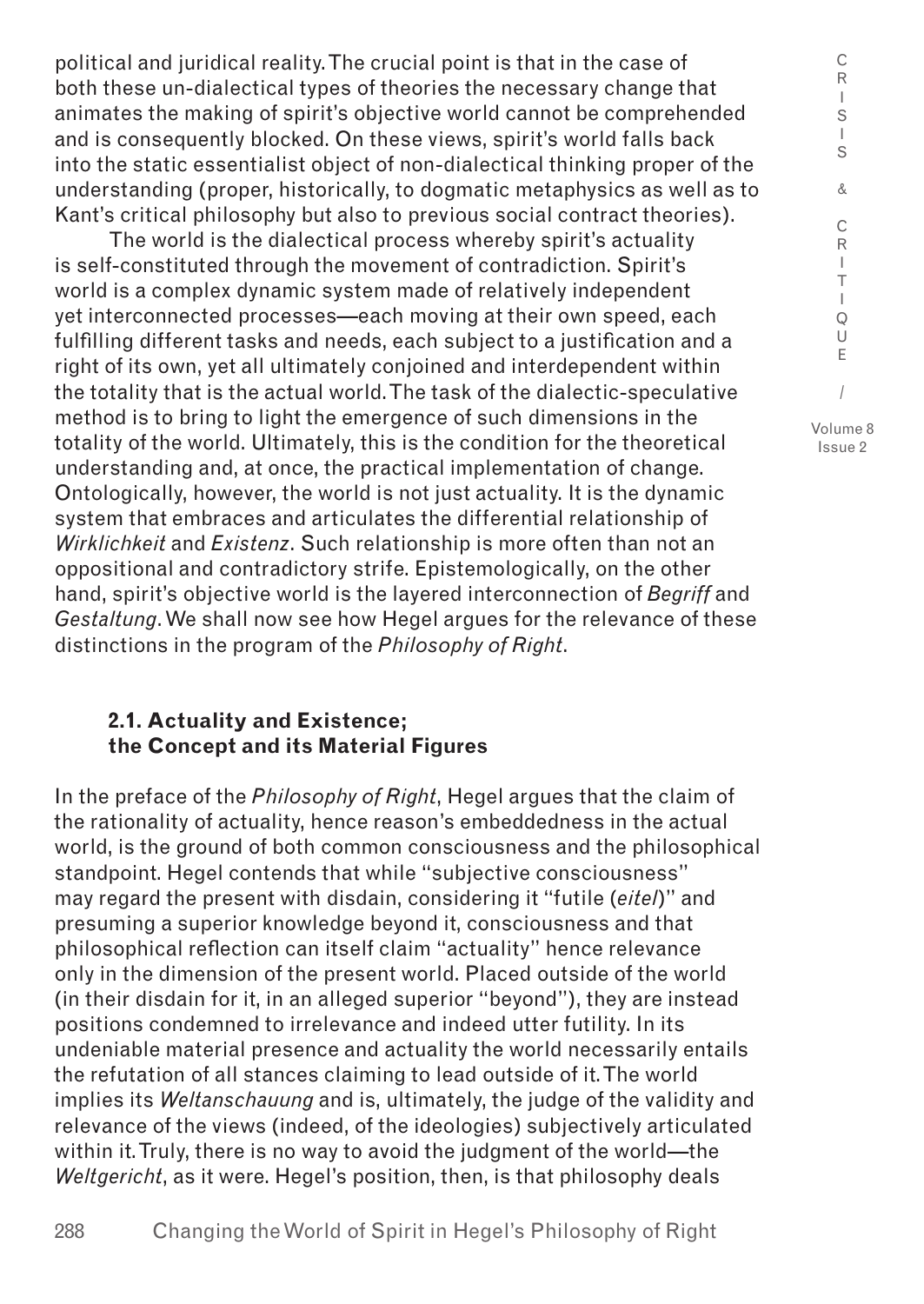with actuality *but also* with the "idea" because the idea is what is "actual" in the highest sense.32 Hegel's realism is a *realism of the ide*a. To be rooted in the actual world through the idea is necessary if philosophy in general—and a philosophy of right in particular—wants to avoid the illusion of false truths, the absolutization of one-sided subjective standpoints, and the dismissal of the rationality that lies at the core of the actual. This is the case because the present world, as spirit's ongoing changing process, is not ontologically homogeneous.

Herein we meet the epistemological task of the philosophical consideration of spirit's world. "What matters," Hegel argues, "is to recognize in the semblance (*Scheine*) of the temporal and transient the substance which is immanent and the eternal which is present." Since *Wirklichkeit*, which as the actualization of the rational "is synonym with the idea" manifests itself by entering into "external existence," actuality is not homogeneous but is a composite process. In entering into external existence, the rational "emerges in an infinite wealth of forms, appearances, and figures, and surrounds its core with a brightly colored covering in which consciousness at first resides, but which only the concept can penetrate in order to find the inner pulse, and detect its continued beat even within the external figures."<sup>33</sup> The sphere of "right" is such a composite process in which the rational core of actuality is enveloped by a multiform layer of appearances. Consciousness inhabits the outer layers of appearance and existence and either rejects them in an ideal projection beyond reality or dwells satisfied in them often taking them as an "absolute" not to be transcended—the *Bekannte* of the *Phenomenology* or what Gramsci calls the "natural absolutism of the present."34 The philosophical insight, by contrast, is tasked with connecting external existence with its rational core, with recognizing the necessity for rationality to manifest itself as a manifold of outer appearances, but also, most importantly, is able to hold fast to the rational core of actuality without being lost in "the infinite material" of external existence, in its various relations and organizations. This discrimination is, for Hegel, the chief problem of the dialectic-speculative method as method of the philosophical science of right.

While it may seem indeed self-explanatory that philosophy is (or should be) concerned with reason and rationality, in the fact that rationality is actualized by entering the manifold forms of external existence and its organization, lies an important source of philosophical deception, a possible obstacle to the attainment of truth—hence to the understanding of the social-political world and to any transformative

32 TW 7, 25.

33 TW 7, 25.

34 Gramsci 1975, Quaderno 14, 1727. See Nuzzo 2018a, Appendix for a discussion of this passage.

289 Changing the World of Spirit in Hegel's Philosophy of Right

I S & C R I T I Q U E / Volume 8

Issue 2

C R I S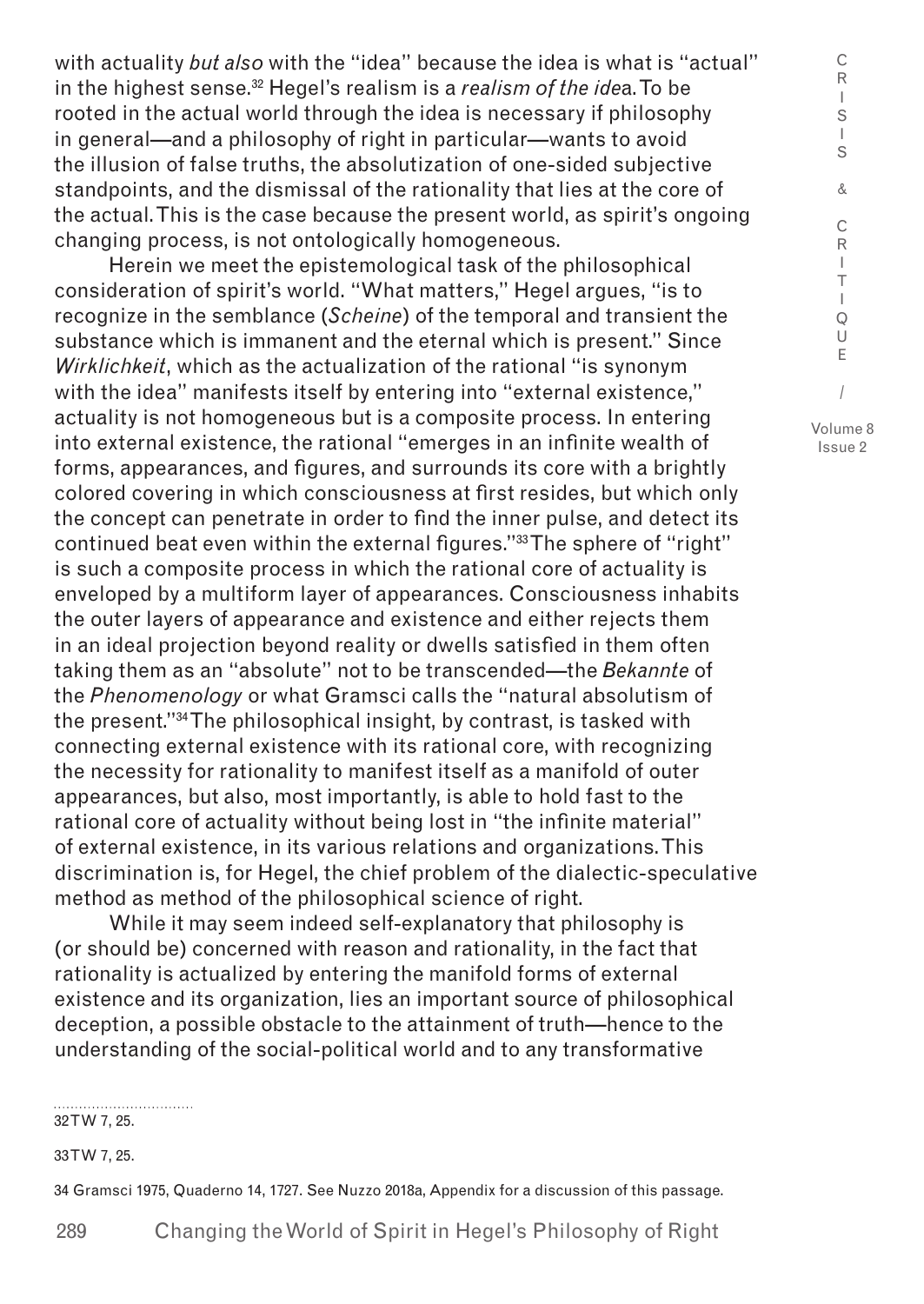action within it.35 It is indeed the trap that external existence sets to the political philosopher—the trap in which Plato and Fichte, to take Hegel's examples, have fallen: the former by making recommendations to nurses as to how to put children to sleep, the latter by getting lost in the details of passport regulations for suspect people.<sup>36</sup> In other words, it is not in holding fast to the manifold contingent details of historical existence and pretending to make recommendations in this regard that philosophy shows its practical concern with actuality—both descriptively and normatively. Philosophy's task is, instead, to bring to light the ways in which the outer appearances of institutions, customs, and ways of life are connected to and reveal the inner rational core that is freedom in its complex and multifaceted actualization-process. The assessment of the degree in which material, historically determined institutional structures do express and embody or, alternatively, do not express and embody the actuality of freedom is the condition for all social, political, historical change.

Hegel's claim is that when at stake is *political* actuality or the actuality of the state, at issue in the philosophical consideration can only be the "idea" of the state or the "state as an inherently rational entity," not the state in its contingent, historical forms of existence.<sup>37</sup> While the idea is certainly bound to manifest itself in a manifold of external and historical appearances it is not such existence that constitutes the topic of political philosophy. It is on this point that Hegel's dialectical approach to political actuality diverges methodologically from historicist positions. It is not, however, immediately clear how philosophy should thread the balance between the recognition of the rational core proper of the "state" (in its idea) and the recognition of the fact that the external forms of existence in which such idea enters, while still being valued as the appearance of such idea should not themselves be the ultimate reality to which philosophy appeals. On the other hand, as much as historical existence does not constitute the topic of the philosophical account of right, it cannot be ignored and should not be discarded. *How*, then, is historical existence integrated in the consideration of the rationality of the political world? This is the crucial issue that Hegel addresses in the opening section of the *Philosophy of Right*.

Consistently with what we have heretofore seen, Hegel maintains that "the *philosophical science of right* has the *idea of right*" as its object. Now, however, on the basis of the Logic as the first sphere of the philosophical system,<sup>38</sup> he spells out the double dimension or the double track that belongs to that "idea" in its development. The

35 This latter crucial point is rarely stressed by the interpreters.

36 TW 7, 25.

................................

37 TW 7, 26.

38 See R§2 and the end of the Remark (TW 7, 32).

290 Changing the World of Spirit in Hegel's Philosophy of Right

S I S & C R I T I Q U E / Volume 8

Issue 2

C R  $\mathbf{I}$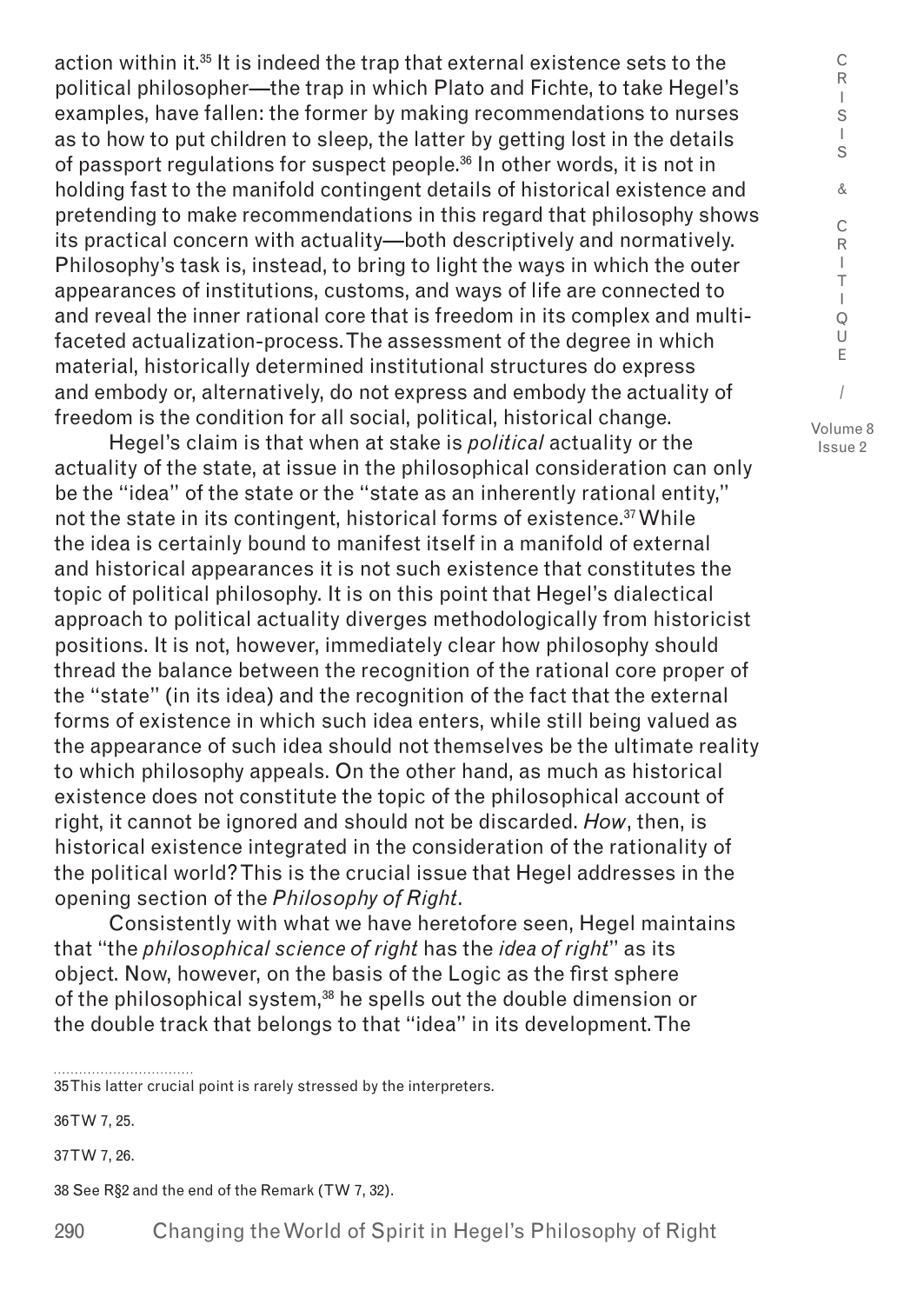idea of right implies both the "*concept* of right" and its "*actualization*" or *Verwirklichung*. Hegel insists that the dialectic-speculative concept (hence not the non-dialectical, fixed "determination of the understanding") involves actuality insofar as "it gives actuality to itself."39 *Wirklichkeit* is self-produced reality. It denotes the way in which the "concept of right" makes itself integral part of the real world or affirms itself *in* the world and ultimately *as* the totality that is spirit's own world. To this extent, "actualization" already implies the activity of freedom (as self-production). This specification becomes the criterion that discriminates between actuality and merely contingent external existence. Indeed, "everything other than this actuality posited through the concept itself, is impermanent existence, external contingency, opinion, inessential appearance, un-truth, deception, etc."40 And yet, external appearance, to the extent that it is appearance *of the concept*, cannot be utterly discarded. It is, instead, to be recognized and valued as the peculiar *Gestaltung* of the concept, i.e., as the way in which the concept enters existence and *gives itself* determinate shape and material figure. The objective world is the self-production of spirit *both* in its pure rationality as actuality *and* in its *Gestaltung*. The process of material "figuration" is essential to the movement of freedom's actualization. Thus, Hegel explains, "the *figuration* that the concept gives to itself in its actualization is the other, essential moment of the idea, essential to the cognition of the *concept* and distinct from its *form* of being only as concept."41 In this way, Hegel destabilizes the dualistic, un-dialectical opposition between what is essential and necessary and what is inessential and merely contingent, what is true and what is un-true, and reconfigures their interaction as the composite, multi-track process in which by giving itself actuality the concept enters a process of material figuration. *Verwirklichung* and *Gestaltung* go hand in hand but are not identical. They are both necessary processes; they are both self-produced by spirit in its core rationality (the concept); yet the latter engages the concept in external existence under conditions that are particular, contingent, material, and historical. As "figures," these conditions are reclaimed by the concept precisely in their contingency, particularity, and materiality. Herein Hegel underscores the chief difference between the logical consideration of the world and its ethical-social-political apprehension—its *Erkenntnis*, as it were. In this latter case, the movement of *Gestaltung* is unavoidable and indispensable to a philosophical science of right. The question, then, clearly concerns the nature of that

39 R§1.

41 R§1 Remark.

291 Changing the World of Spirit in Hegel's Philosophy of Right

 $\mathbf{I}$ S I S & C R I T I Q U E / Volume 8 Issue 2

C R

<sup>40</sup> R§1 Remark; see Nuzzo 2005.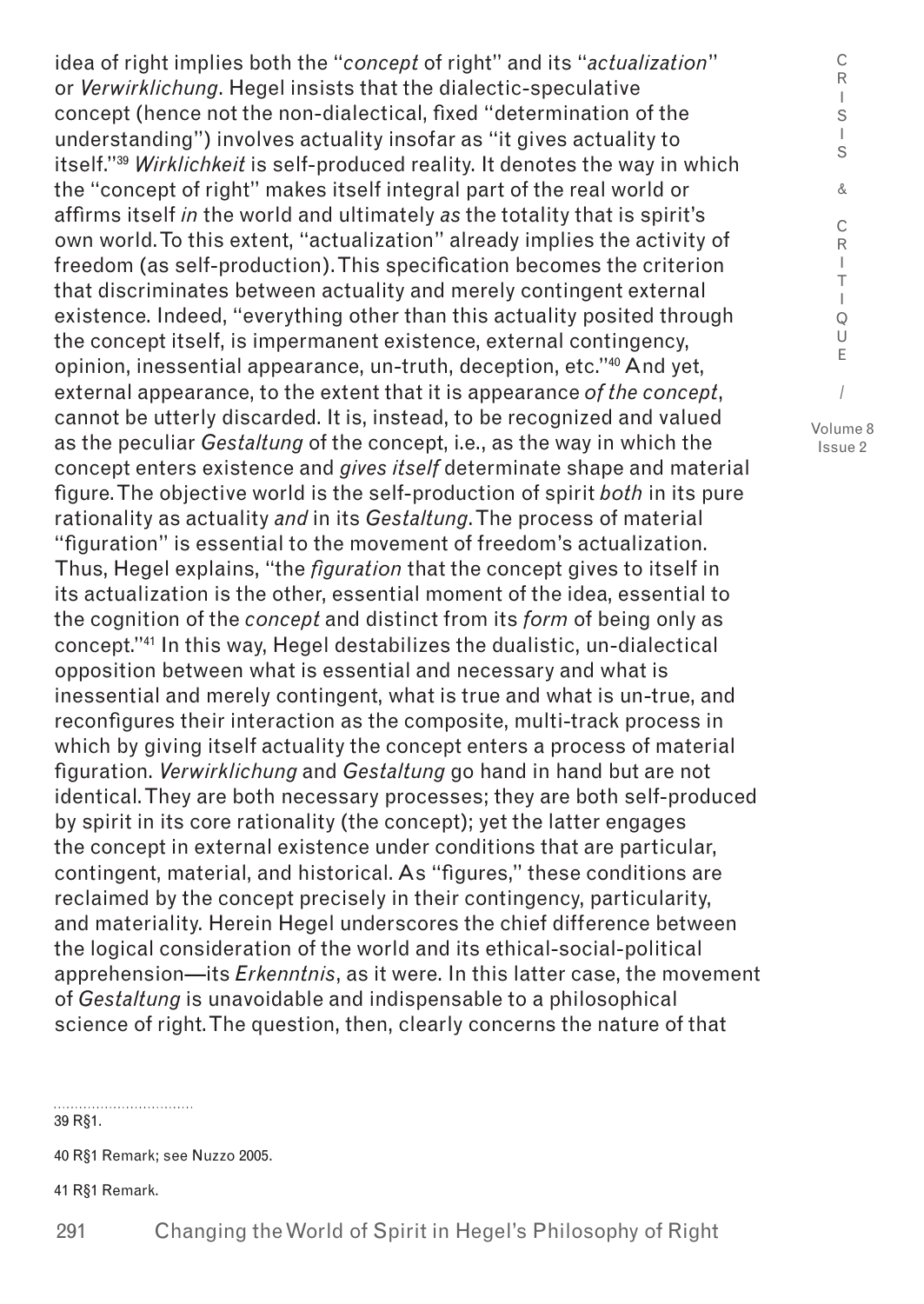*Gestaltung*. 42 "Figuration" and the concept's "figures" are distinct from the pure "form" of "being only as concept" but as self-production of the concept they are connected to it in a living and essential way that is not proper to merely contingent existence (such as, in Hegel's example, passport regulations and nurses' behavior). Figures are historical and material, and are crystallized, epistemologically, in individual and collective representations, in language, habits and customs. Now these latter are themselves integral part of the social and political world; they are constitutive, indeed "essential"<sup>43</sup> to the movement of freedom's worldly actualization and, epistemologically, to its cognition.

In outlining the "method" of the dialectic-speculative science of right in contrast with the method proper to the "positive science of right," which is based on arbitrary and fixed definitions, Hegel underlines the two-step process that satisfies the conditions presented in the opening section of the work, i.e., the composite nature of the social-political world in its dynamic self-constitution. A philosophical account of the sphere of right needs to address both the "form" pertaining to the "nature of the concept" and the necessity of the "content." The manifold figurations that the concept of right undergoes in its actualization process belong precisely to this latter, content-based insight. Thus, Hegel's claim is that the first step in the philosophical cognition is to grasp "the *necessity*" of a determinate concept as it is embodied in the social-political world: herein "the process (*Gang*) by which it has become a *result* is its proof and deduction (*Deduktion*)."44 The necessity of the concept is the necessity of its arising as a *result* out of given systematic and systemic conditions within the dynamic movement of freedom's actualization. Now, since the "content is for itself necessary [as established by the first step, A.N.], the second step consists in ascertaining what corresponds to it in our representations and language." If the task of philosophy is to bring to light the "truth" of the political world, such truth does not lie in actuality only. At issue, furthermore, is to ascertain the correspondence (or lack thereof) between the truth of actuality (or rationality) and that of its manifold material figurations. At issue, more precisely, is to detect the figures that actually and necessarily embody (or correspond to) the concept among the manifold figurations and external forms of existence that constitute the concrete material reality of the world at a certain historical moment. Indeed, Hegel underscores that the conceptual truth of the world and its figurative representation (and truth) are practically distinct from each other and, properly, "*must* also be distinct from each other in their form

42 I cannot address this issue here but I have done so extensively in Nuzzo 2018a, chapter 3.

43 R§1 Remark.

44 R§2 Remark.

 $\mathbf{I}$ S I S & C R I T I Q U E / Volume 8 Issue 2

C R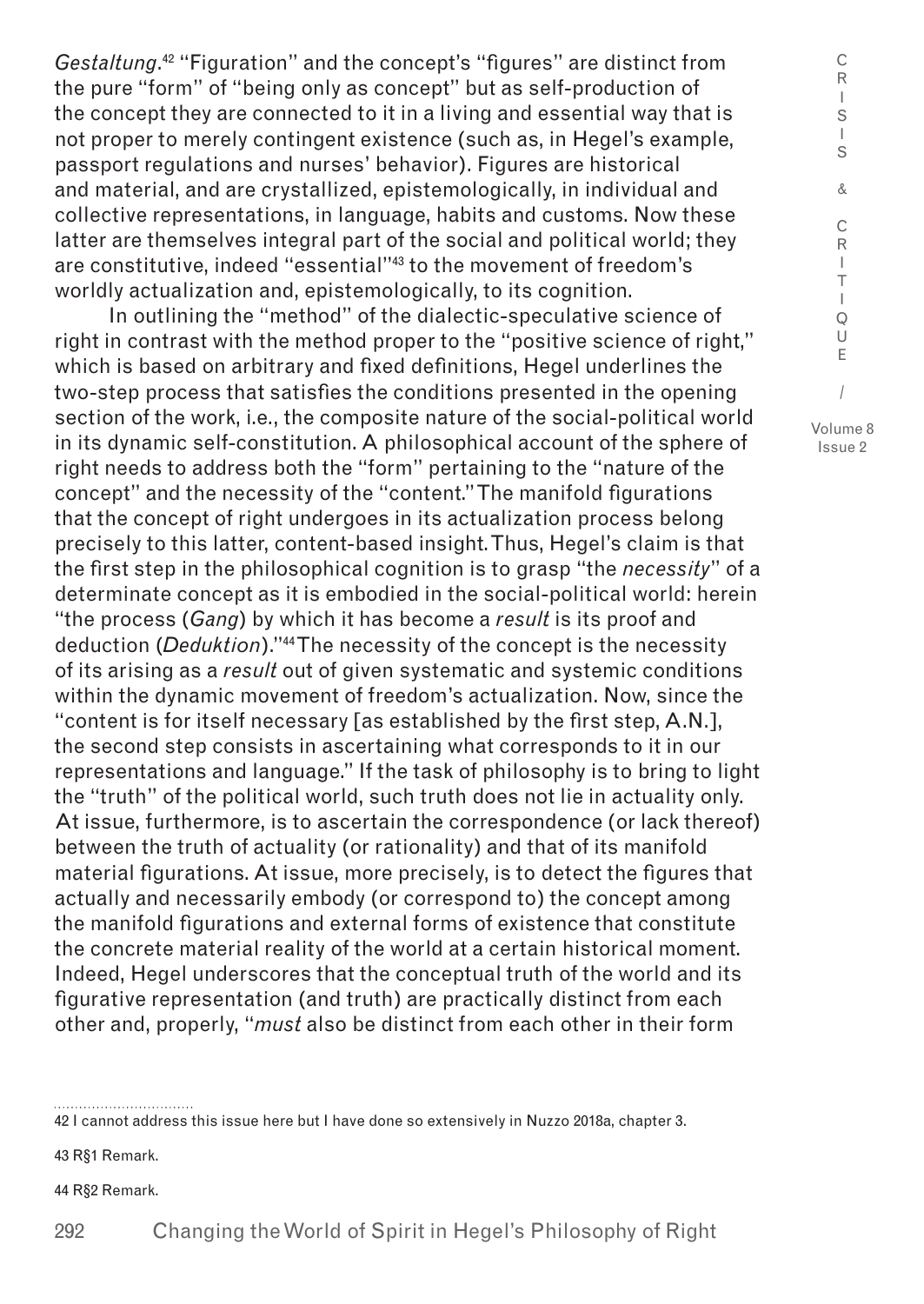and figure."45 They are distinct and yet they belong to the same *ordo et connectio* that is the totality of the world.

Two points need to be underlined in this general account of the method of the philosophical science of right. First, with regard to the *formal* or *conceptual* side of the account of spirit's world, at issue is first and foremost its nature as *process*. The "necessity" of the concept, hence its actuality is, fundamentally, the "result" of a *systematic* process—not, as we shall see, of a *historical* process. To recognize this amounts to providing the "proof" and properly the "deduction" of the concept itself.<sup>46</sup> Second, with regard to the *content* taken up in the philosophical cognition, i.e., the content manifest in the different figurations that the concept gives itself in the actual world, the task is to connect the core rationality of the concept to the concrete figures crystallized in our "representations and language." Hegel frames this step as an issue of "correspondence," hence truth. Given, however, that the process of the concept's actualization and that of its figurations in representations and language—but also in specific and historically determined habits, customs, and institutions are relatively independent and develop at a different pace than the concept's actualization, what the philosophical insight encounters are lacks of correspondence as much as actual correspondences. Such predicament fundamentally complicates the method of the philosophy of right. Representations, in and of themselves, do not have any truth and are not the focus of the philosophical consideration. And yet, they cannot be simply discarded as untrue *vis à vis* the concept (as ideal theories may instead want to do). In fact, Hegel points out that when the representation is "not false according to the content, the concept may well be shown as contained in it and present in essence within it." Methodologically, in this case, "the representation is raised to the form of the concept."47 This amounts to a fundamental expansion of the realm of philosophical cognition (especially if compared to the Logic). In assessing the present state of the world, then, philosophy must take into account the stratified and differential composition of its processes. It cannot declare the legitimacy of certain aspects of actuality—institutions, customs, ways of life—*only* on the ground of their rationality but must instead bring to light the process of their genetic institution on the one hand, and show how their rationality is or, alternatively, is not embodied, reflected, and enacted in and by individual and collective representations and language. This is crucial when at stake is the issue of detecting, justifying, and producing change in the social and political world.

45 R§2 Remark (my emphasis).

47 R§2 Remark.

C R I S I S & C R I T I Q U E / Volume 8 Issue 2

<sup>46</sup> And recall that, in a general Kantian way, "deduction" is the proof of the "objective reality" of a concept.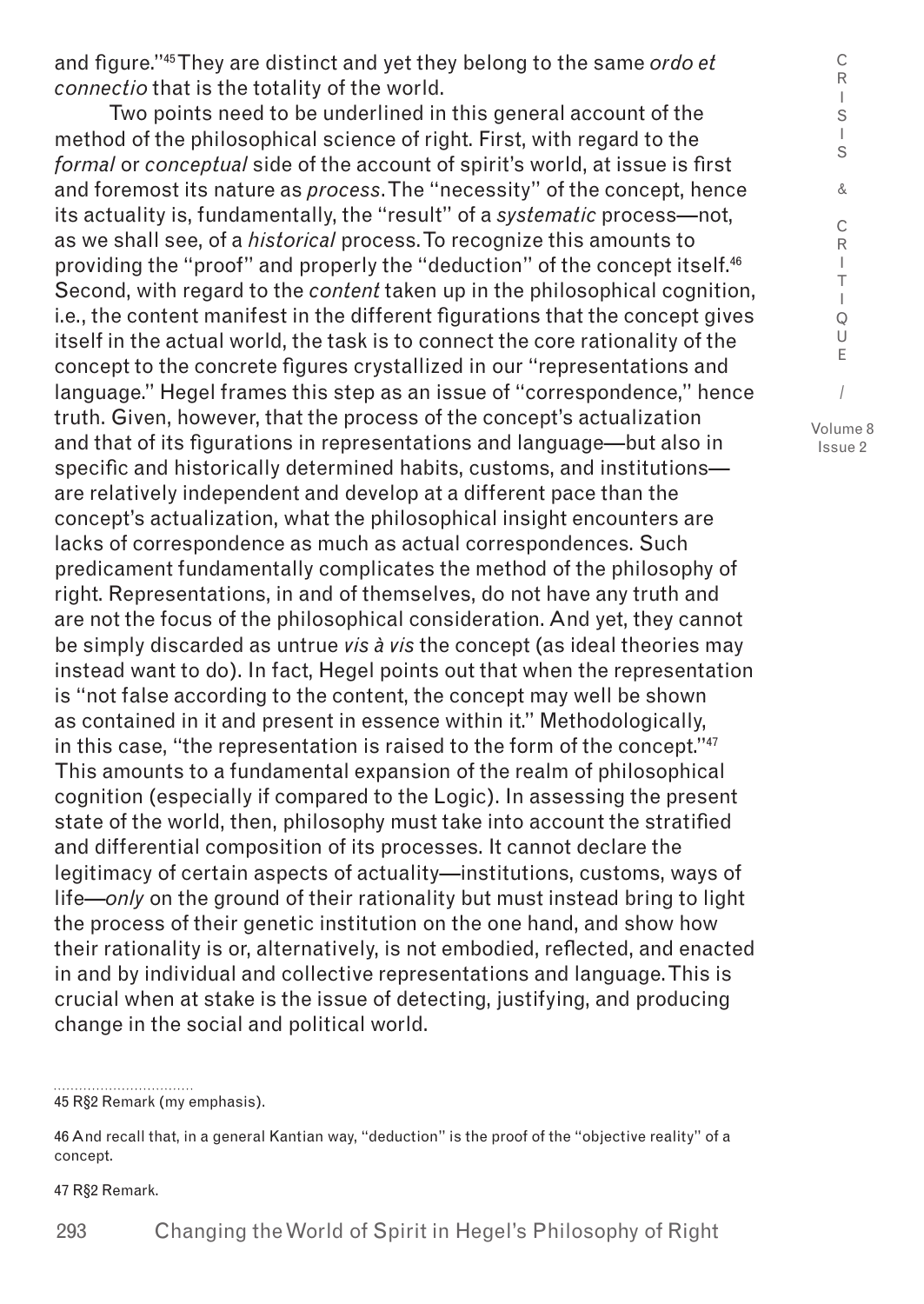In his methodological reflections on the historian's craft, Marc Bloch addresses the same complication or divergence and asynchronicity between the conceptual and the figurative development of spirit's world to which Hegel draws attention in the opening sections of his 1821 book. This time, however, at stake is *historical* understanding. Thereby the historical dimension is added to the account of the world's development. "To the great despair of historians," laments Bloch, "men fail to change their language every time they change their customs."48 Thus, freedom in its "idea" actualizes itself in different spheres assuming a progression of figures. These, in turn, take root and are reflected in human language in a manifold of ways at different historical junctures. The three levels conceptual, figurative, historical—do not necessarily advance at the same pace. Oftentimes actuality is a step ahead of our language, which still clings to customary words and representations even though the meaning has changed—the ambiguity to which Bloch alerts us. At other times, however, language and customs are swifter to catch up and to reflect freedom's stage of development than the objective institutional structures of the collective world, which instead may still lag behind. The itinerary of the *Philosophy of Right* offers an insight into how the conceptual and the figurative processes systematically intertwine in freedom's realization. The historical dimension of the social and political world, however, is relevant as well even though, methodologically, Hegel points to crucial differences separating the "philosophical" from the "positive" account of right proper of the historical school.

Before turning to Hegel's discussion of this latter issue, however, I want to pause for a moment and bring the lesson of Hegel's methodological position to bear on our contemporary world and, in particular, on the changing reality of a world that has reached an undeniable point of crisis. I want to highlight, as a negative example, some aspects of the current discussion around the issue of racism in the context of today's American society.<sup>49</sup> We see all around us pervasive and multifaceted manifestations of racism embodied and enacted in individual as well as social habits, behaviors, and language but also rooted and differently expressed in social, political, economic institutions and laws. The latter is generally referred to as "systemic" racism. Needless to say, in addition, racism in all its manifestations has a longstanding history that is deeply intertwined with the history of all those individual and collective behaviors and social and political institutions. Recognition of the different factual ways in which racism is pervasive throughout the social world is difficult; even more difficult is to detect its implications the conceptual and structural level;

48 M. Bloch 1984, 34.

49 Given the focus of my present argument I can only do so in a simplified and abbreviated way.

Issue 2

C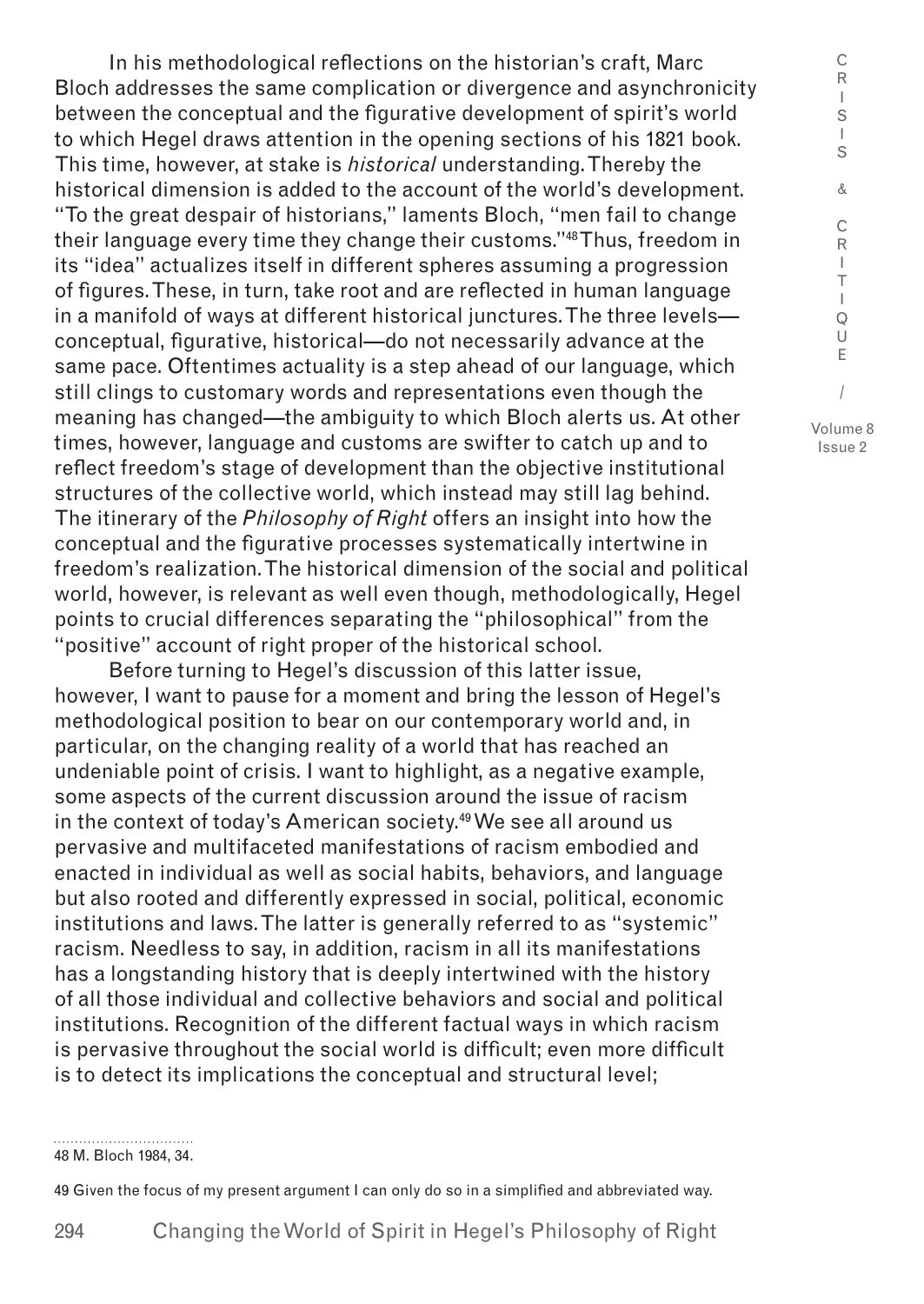embracing such recognition is often already a first step in the direction of acknowledging the need to change the rules of the game—but it is also only a first step in a long process ahead; blindness to such recognition be it unconscious or willful—is all too often a political strategy in itself.

Following the methodological framework proposed by Hegel for a *philosophical* consideration of the social and political world, one could argue that all those manifestations should be brought back to the particular *figures* assumed by racism as itself a general "figure" of the "concept" of un-freedom in the development of American society. In this framework, it is relevant, first, to bring to light and to consciousness what are, materially, the representations and figures that correspond to the concept of un-freedom in language, customs, institutions; and it is relevant, second, to stress that the phenomena connected to the figure of racism are precisely *forms of un-freedom* (and not of something else as, for example, social or economic discontent) and should be addressed and combated as such.

There is a first obvious sense in which racism can be detected at the superficial level of mere contingent appearances as it is articulated in language in the violence of explicitly racist slurs. In a more public sphere, one can draw attention to monuments that have overtly racist themes or that address explicitly racist figures. To stop short at this level, however, and to simply advocate different speech practices ("politically correct" ones, as it were) or advocate the removal of statues claiming that racism is limited to these explicit manifestations does not do much to address the broader reality of un-freedom that racism properly embodies. Additional recognition is required of the many covert, implicit, and indirect (and unconscious) forms in which racism is well alive and active in individual and collective interactions. But, on a higher level, recognition is required of the ways in which racism is embedded in objective institutions such as the market and the work place, the university and the educational system more broadly, and, at an even higher level, is enshrined in the law and the judicial system, reaching up deep into the cornerstone of American democracy that is the US Constitution and the Constitution of many states. Indeed, both the language and the institutions of racisms are at the center of the "racial contract," as Charles Mills has famously put it.<sup>50</sup>

In laying out the conditions for the comprehensive recognition of the manifold reality and figurations assumed by racism as the expression of the concept of un-freedom in American society, the philosophical perspective may not come up with directly practical solutions. It offers, however, a necessary and irreplaceable perspective that allows the reality of racism to be addressed in all its complexity as a problem that concerns the social-political *world in its entirety*—not a circumscribed part of it

50 Mills 1997.

295

U E / Volume 8

Issue 2

C R I S I S & C R I T I Q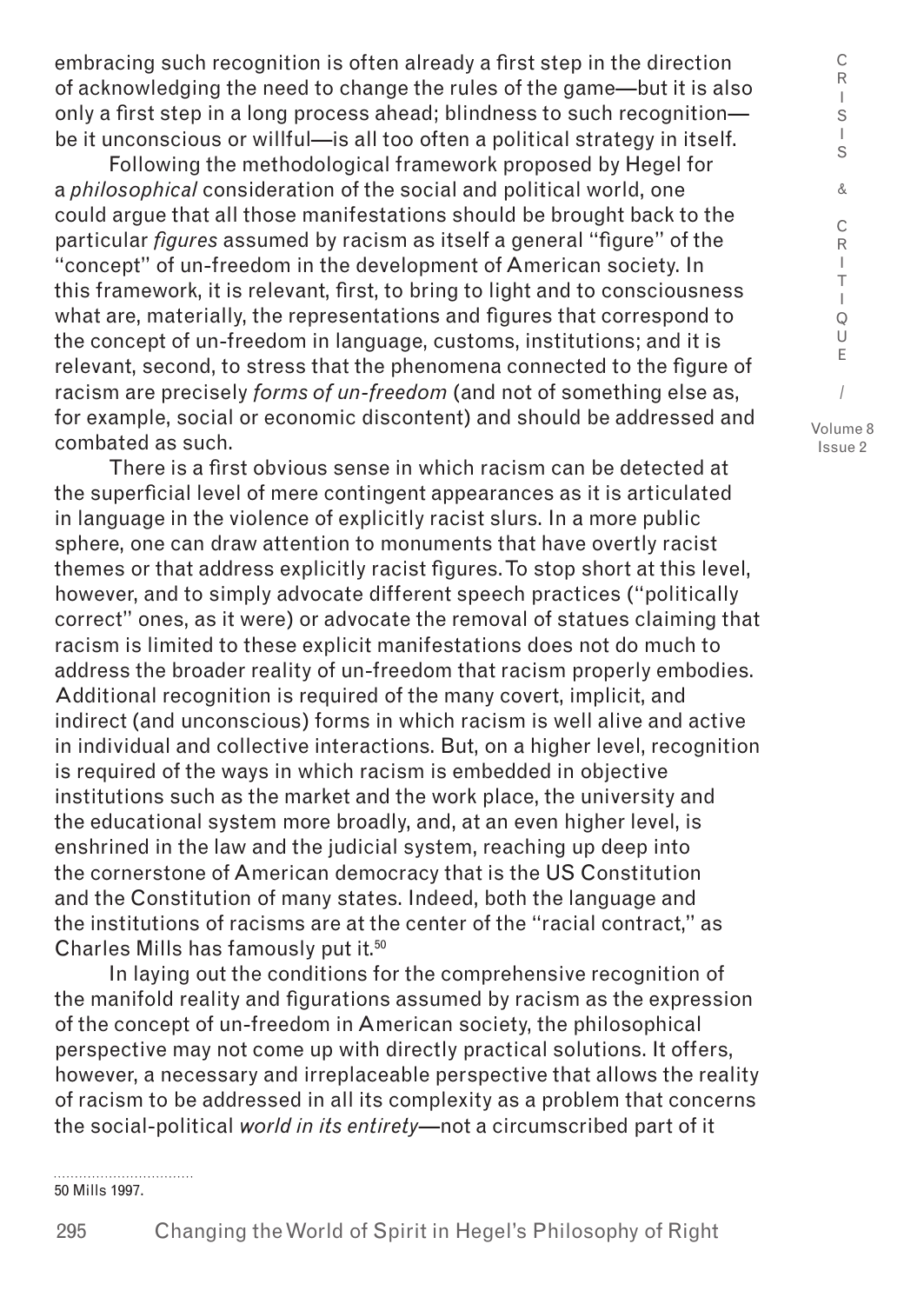that may be isolated and possibly disregarded. In this perspective, for example, it becomes possible to understand why what white people often impugn as "reverse discrimination" (i.e., the alleged "discrimination" against whites construed in parallel with that of Black people) is an illusory notion that stands for no substantial reality—a false and disingenuous representation that does not correspond to the complex reality of racism that is deeply or systemically, as it were, ingrained in the objective institutions that practice discrimination. At the level of our language, the reality of this asymmetry is the root of the semantic narrowing of the term "discrimination," which, in its truth, applies univocally to the exclusion of black and brown minorities.

#### **2.2. Philosophical and Historical Accounts of the World of Right**

In R§3 Hegel addresses the meaning of right's "positivity" and the place that the historical consideration has in the philosophical science of right. Quite generally, positivity is, first, the material embeddedness of the concept within concrete forms of existence. But positivity is, second, the anachronistic permanence and persistence of old institutional forms that have not kept pace with the development of freedom.<sup>51</sup> While in the first sense there is a systematic place for the positivity of all social and political structures, i.e., positivity belongs to the living process of freedom's actualization, $52$  in the latter sense positivity is a "dead," undialectical hence un-changing predicament for spirit—the sign that rationality and its forms of existence have not kept pace and are at odds with—even opposed to—each other.

Explaining the systematic conditions under which right is "positive" in the former sense, Hegel maintains that it is "positive," first, with regard to the "form" insofar as "it has validity within a state." The concept of right has no actuality hence no normativity when isolated in a vacuum its reality is the ethical-political world sanctioned by the authority of the state. Now the legal authority of a *particular* state is also the guiding principle of the "*positive* science of right." Herein lies, on Hegel's view, a first fundamental difference between "*positive*" jurisprudence and the "*philosophical*" science of right. For, the latter takes its lead not from the authority of a particular state but from the rationality of the *idea* of right, even though it acknowledges that right as such is actual only insofar as

/ Volume 8 Issue 2

C R I S I S & C R I T I Q U E

<sup>51</sup> This is a sense that Hegel has been investigating since early on in his philosophical career; see in particular, the work on the "positivity" of the Christian religion, *Die Positivität der Christlichen Religion*, 1795/96, in TW 1, 104-190.

<sup>52</sup> The systematic place where "right *must* become positive" is "as law" within civil society (R§§211- 214—my emphasis).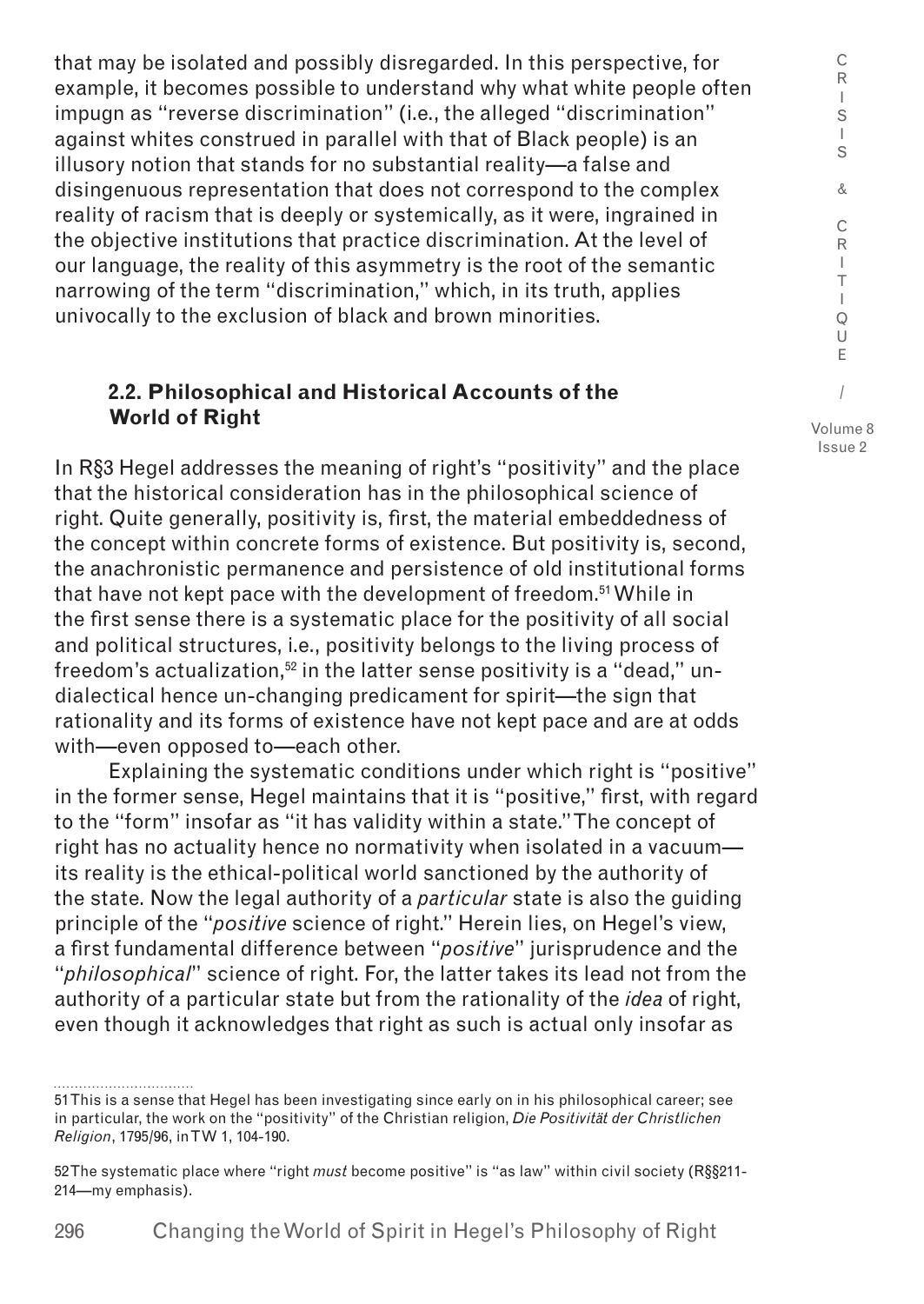it is enacted (hence is positive) within a given state. On this point, Hegel appeals to Montesquieu,<sup>53</sup> underlining the necessity to consider all the determinations of right within one totality—the totality, that is, of spirit's objective world.

Right is positive, second, with regard to the "content" insofar as such content is determined and specified according to "the particular national character of a people, the stage of historical development," and the determinations imposed by "natural necessity" (among them, geography, climate, natural resources, and the like).<sup>54</sup> Again, while recognizing this positive side as constitutive of the world of right, the philosophical insight does not take it as its direct (or exclusive) object, starting point, or ground of justification. In this regard, by considering "the emergence and development in time of the determinations of right" as valid in their own right, the "purely historical task" is fundamentally different from the "philosophical consideration" of the same subject matter. At stake herein is the crucial difference between the "development from historical grounds (*Entwicklung aus historischen Gründe*)" and the "development from the concept (*Entwicklung aus dem Begriff*)."<sup>55</sup> In fact, to confuse the two is dangerous (and disingenuous at best) when at issue is the justification—and the "truth"—of present social, political, juridical structures and orders. Problematic, Hegel contends, in this case is the extension of historical explanation and justification "to include a justification that is valid *in and of itself*," i.e., absolutely or disregarding the historical conditions from which that explanation has started. This is the process of absolutization to which Gramsci draws attention as he unmasks it in the figure of the "absolutism of the present." But it is also the argument underlying Nietzsche's critique of "monumental history" in its tendency to produce the "thing in itself" of a monument ultimately and contradictorily detached from the history that has produced it.<sup>56</sup> The historical analysis that conveniently leaves out the contingent historical conditions that have yielded a certain result (to which the result is "relative") is taken as producing an "absolute"57 which is then justified in its own right. Such a result is a determination of right, a custom or an institution that is claimed to be valid as such or "in and of itself," and is by consequence fundamentally unalterable. Thus, "a determination of right may be shown to be entirely *grounded in* and *consistent with* the prevailing *circumstances* and *existing* legal

53 R§3 Remark (TW 7, 35).

54 R§3. The third respect in which right is positive concerns the "final determinations" needed in order to take a "decision" in actuality.

55 R§3 Remark (TW 7, 35).

56 See Gramsci 1975, Quaderno 14, 1727; Nietzsche 1874, §2.

57 R§3 Remark (TW 7, 36f.).

297 Changing the World of Spirit in Hegel's Philosophy of Right

C R I S I S & C R I T  $\mathbf{I}$ Q U E / Volume 8 Issue 2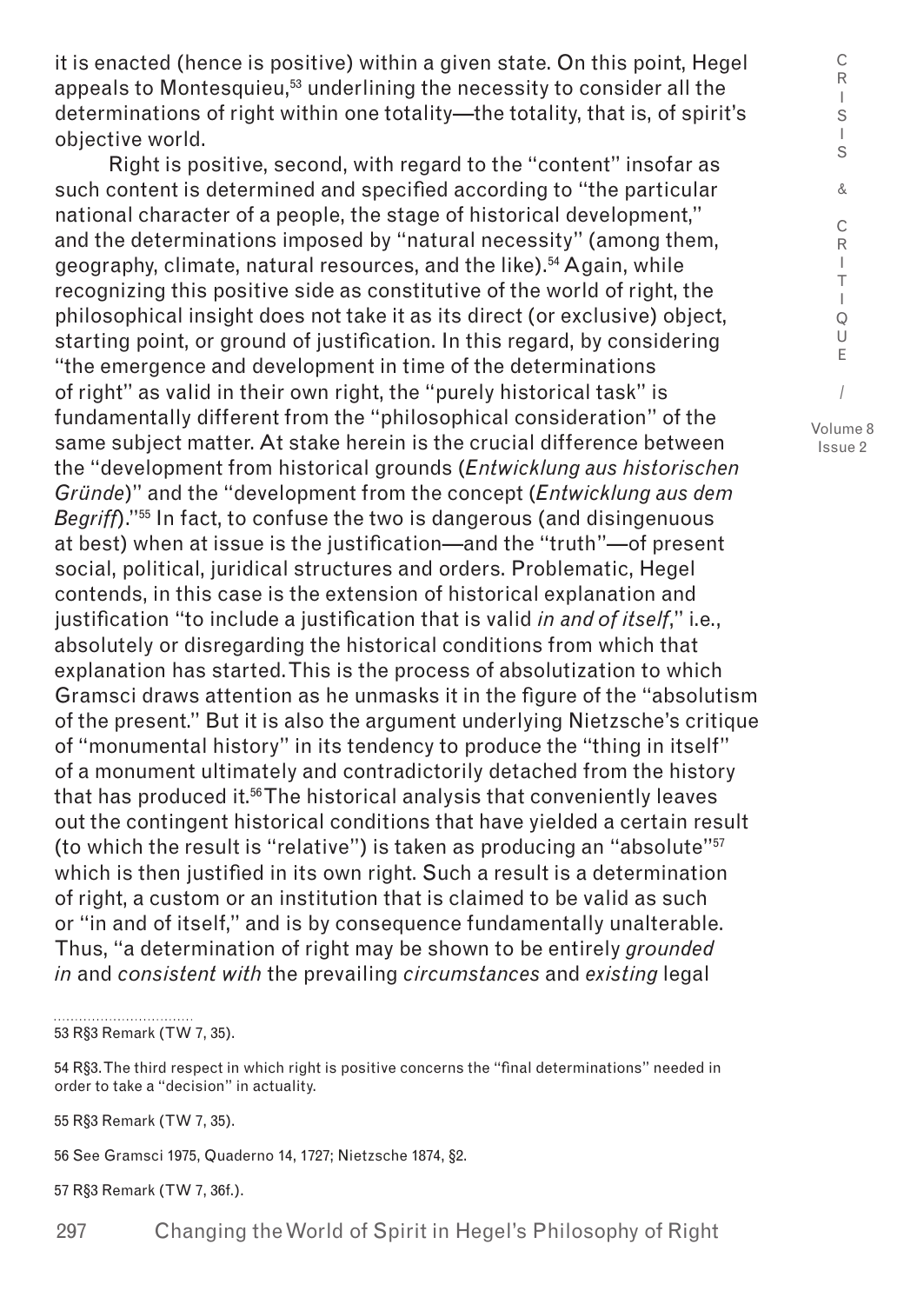institutions" by the historical explanation; and "yet it may be contrary to right (*unrechtlich*) and irrational (*unvernünftig*) in and for itself."58 The consideration "in and for itself" characterizes the perspective of the concept and its development, which is not an absolutist perspective but the most contextual one since it places the structures of right in the interconnected totality that is spirit's world in its rationality. When such perspective is reclaimed instead by the historical explanation, the necessity of the historical result is transformed into the justification of the existence of determinations that may very well be utterly irrational according to the concept, i.e., in the systematic framework of freedom's realization. This is the case, in Hegel's discussion, of many determination of Roman civil law, which follow consistently from such institutions as Roman paternal authority and matrimony but display no rationality in and of themselves. Herein Hegel's point is broader because it is *methodological*. Even if given determinations of right are rational and "*rechtlich*" in themselves, "it is one thing to demonstrate their actuality, which can truly happen only through the concept; and another to present their historical emergence (*das Geschichtliche ihres Hervortreten*) along with the circumstances, eventualities, needs, and incidents that led to their introduction."59 While the former demonstrative aim implies proof of the correspondence between the given institution and the idea of freedom at a certain stage of its actualization (which makes the *Wirklichkeit* of that institution); the latter, historical task can by no means be the ground of rational justification for any structure and institution in spirit's world. This kind of flawed and spurious justification advanced by the historical explanation confuses the "origin in external conditions" with the "origin in the concept," and replaces the "*Natur der Sache*," i.e., the substantial or conceptual nature of the matter at hand with merely "external appearance." The point is that those institutions (in Hegel's example, medieval monasteries) whose existence is justified historically, owe their existence only to the specific historical conditions that have produced them and in relation to which they fulfill a determinate end (relative to them, they are indeed "*zweckmässig und notwendig*").<sup>60</sup> However, once those contingent conditions change or no longer apply, the existence of those institutions becomes obsolete or "positive" (in Hegel's second sense). Having lost their living validity and the reason for their existence, they no longer express spirit's freedom and ought to be overcome and replaced. Change at the level of outer existence, however, does not correspond automatically to change at the structural or indeed rational level. Historical and conceptual development, in other words, do not

58 R§3 Remark (TW 7, 36).

59 R§3 Remark (TW 7, 36).

60 R§3 Remark (TW 7, 37).

298 Changing the World of Spirit in Hegel's Philosophy of Right

C R I T  $\mathbf{I}$ Q U E /

C R  $\mathbf{I}$ S I S &

Volume 8 Issue 2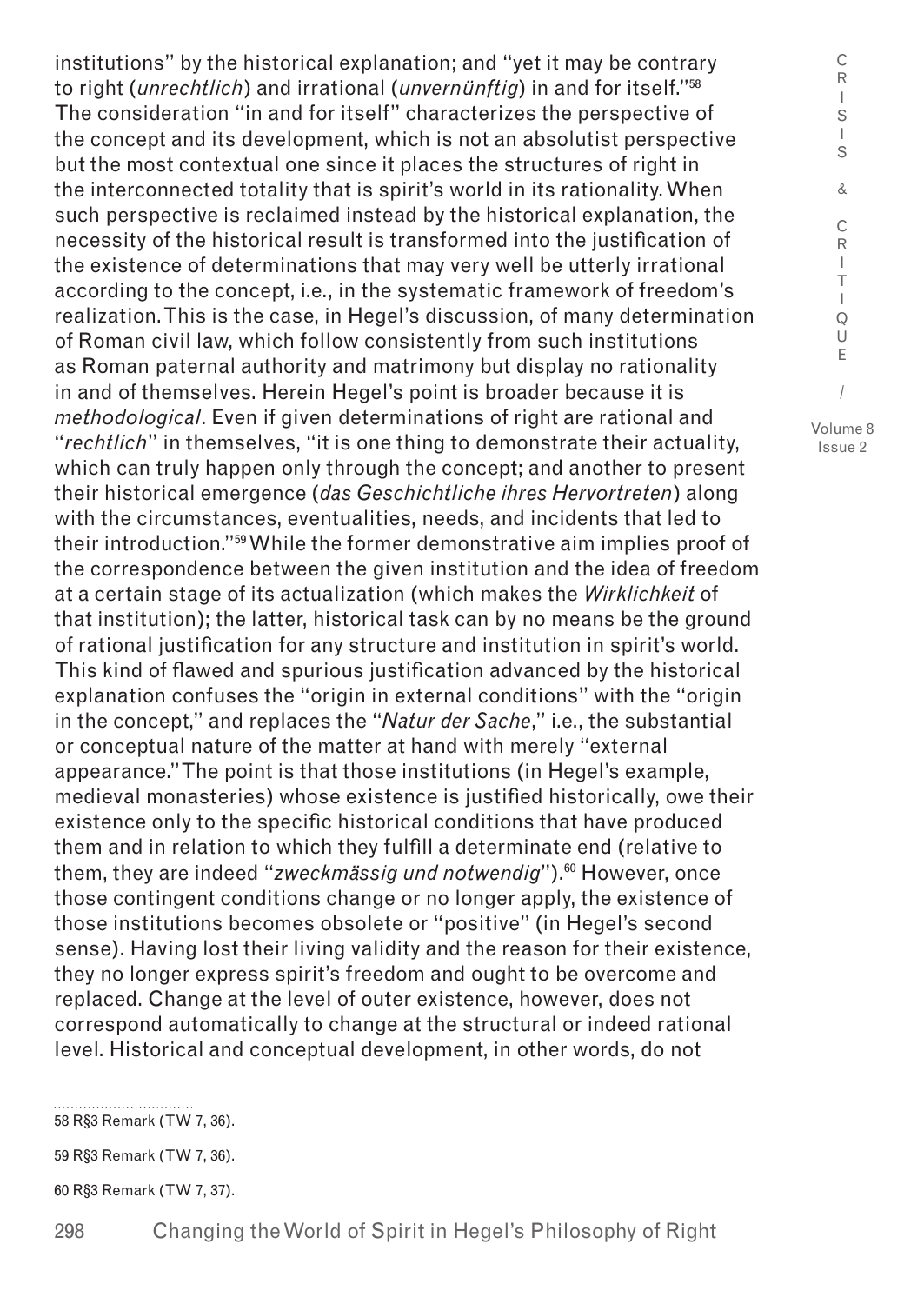coincide (although they may, in certain cases, intersect); just as historical and philosophical explanation and justification must always be kept separate, for "they belong to different spheres."<sup>61</sup> Failure to respect this condition produces dangerous deceptions and risky ideologies.

As a case in point, Hegel examines at some length the discussion between the jurist Sextus Caecilius and the philosopher Favorinus on the matter of justifying the Twelve Tables, and, in particular, the "abominable law" that under specified conditions gave the creditor the right to kill the debtor, sell him into slavery, or even dismember him and sell off parts of his body to different creditors (a law, Hegel interjects, that would have certainly pleased Shakespeare's Shylock). Thereby Hegel offer a clear example of "the eternally deceptive method of the understanding and its mode of ratiocination, namely, providing *a good reason for a bad thing* (*für eine schlechte Sache einen guten Grund anzugeben*) and believing that the latter has thereby been justified."62 The "good reason" Caecilius puts forward in favor of that abominable law is that "it provided an additional guarantee of good faith," and that, in addition, it was never intended to be enforced. This, Hegel points out, is in itself a contradiction.

Where does this discussion—and the crucial methodological point Hegel makes in carefully separating positive jurisprudence and historical explanation from the philosophical science of right—leave us in the end? At stake is the understanding of the *rationality* of social and political structures, i.e., the understanding of the way in which certain political institutions that are historically determined yet do have the trans-historical validity that makes them "figures" of the concept of right (such as democratic citizenship, universities, markets) correspond to and positively promote the development of freedom. Those institutions owe their actuality and thereby the reason of their existence to that correspondence—not to contingent historical conditions. The positivist argument impossibly reverses this relation as it takes contingent existence to be the ground of an alleged "absolute" unchanging reality. This is the flawed argument exposed by the *philosophical* account of right. On Hegel's view, to justify the existence of social and political institutions on the basis of their rationality is the opposite than to impugn spurious historical genealogies in order to make the *status quo* into an unchanging absolute. But the merit of Hegel's discussion is also to expose bad political and ideological arguments aiming at changing existing—and fully rational—structures in the name of apparently "good causes" (which, in fact, replace the rational ground that justifies them). We see this happening in political discourse all the time. I need only mention one recent case such as the need to restrict voting

62 R§3 Remark (TW 7, 39).

C R I

<sup>61</sup> R§3 Remark (TW 7, 37). It is at this point that Hegel attacks Gustav Hugo, who is guilty precisely of confusing these levels of development, explanation, and justification.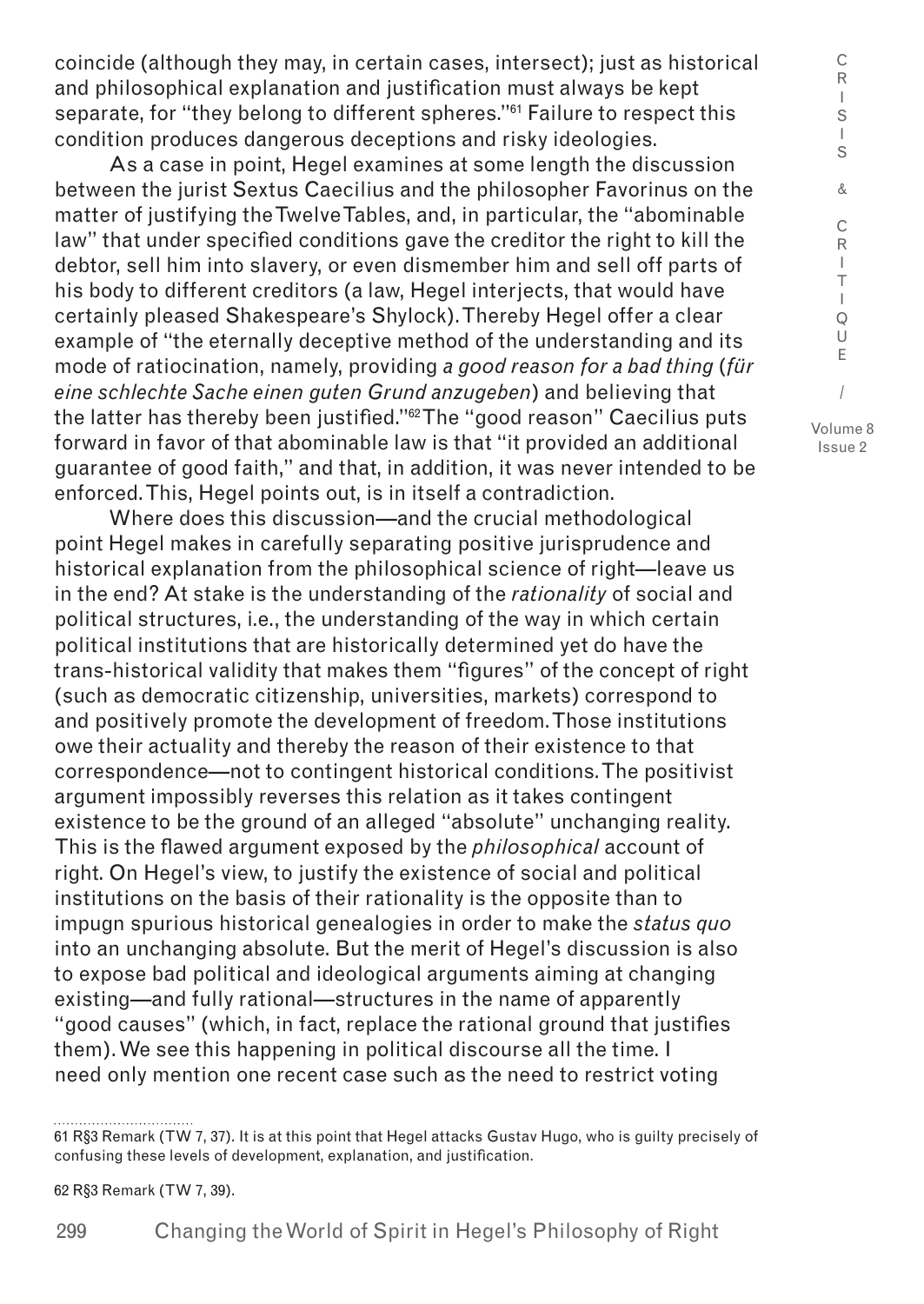rights (*schlechte Sache*) in order to curb voter fraud (*guter Grund*)—the argument used so often in the US in order to disenfranchise Black voters (especially in the South).63

#### **3. Changing the World—a Note from Gramsci**

Addressing the problem of changing or "innovating" the present world—a variant of the broader debate on "reform" *versus* "revolution"64—Gramsci opposes his "*filosofia della prassi*" both to the "romantic concept of the innovator" who blindly destroys everything that exists with no conception of what will come afterwards; and to the "enlightened," scheming notion that produces the same negative result on the ground that since everything that exists is a "trap" of those in power against the others, all existence ought to be overturned.<sup>65</sup> Ultimately, both these cases amount to the same utterly destructive and "negative action" that Hegel labels the "*Furie des Verschwindens*" in his 1807 phenomenological discussion of the Terror of the French Revolution.<sup>66</sup> In contrast with such simplistic positions, the framework that Gramsci advocates in order to address the problem of change in the political world is the idea of a differential, stratified, multi-track development of the "rationality" that animates such a world. This development and the "truth" that accompanies (and justifies the existence of) its forms are pluralistic in their both geographical and temporal differentiation. But they are pluralistic also structurally, i.e., at the deeper level of the "rationality" that constitutes them. The understanding of the complex nature proper to the process of social and political change is crucial in order for "dialectic materialism" and the "philosophy of praxis" to set the longstanding, yet skewed debate that pitches reform against revolution on the right track. For, Gramsci clarifies, at stake herein is truly the difference between "what is 'arbitrary' and what is 'necessary'; what is 'individual' and what is 'social' of collective."67

Gramsci maintains that it is true that whatever has existed—or has been actual, in Hegel's sense—has had its reason for existing. Such reason was the "rationality" of the actual, namely, its capacity to "facilitate" and further life and the historical development as such. It is also true that those same life forms and structures and institutions once rational may have changed, and from having had the function of

63 To which should be added that "curbing voter fraud" is a good ground but only a theoretical one because, in actuality, no voter fraud has been detected in recent elections.

64 Gramsci, 1975, Quaderno 8, 1068.

65 Gramsci, 1975, Quaderno 14, 1726.

66 TW 3, 436.

67 Gramsci, 1975, Quaderno 8, 1068.

300 Changing the World of Spirit in Hegel's Philosophy of Right

R I S I S & C R I T  $\mathbf{I}$ Q U E / Volume 8 Issue 2

C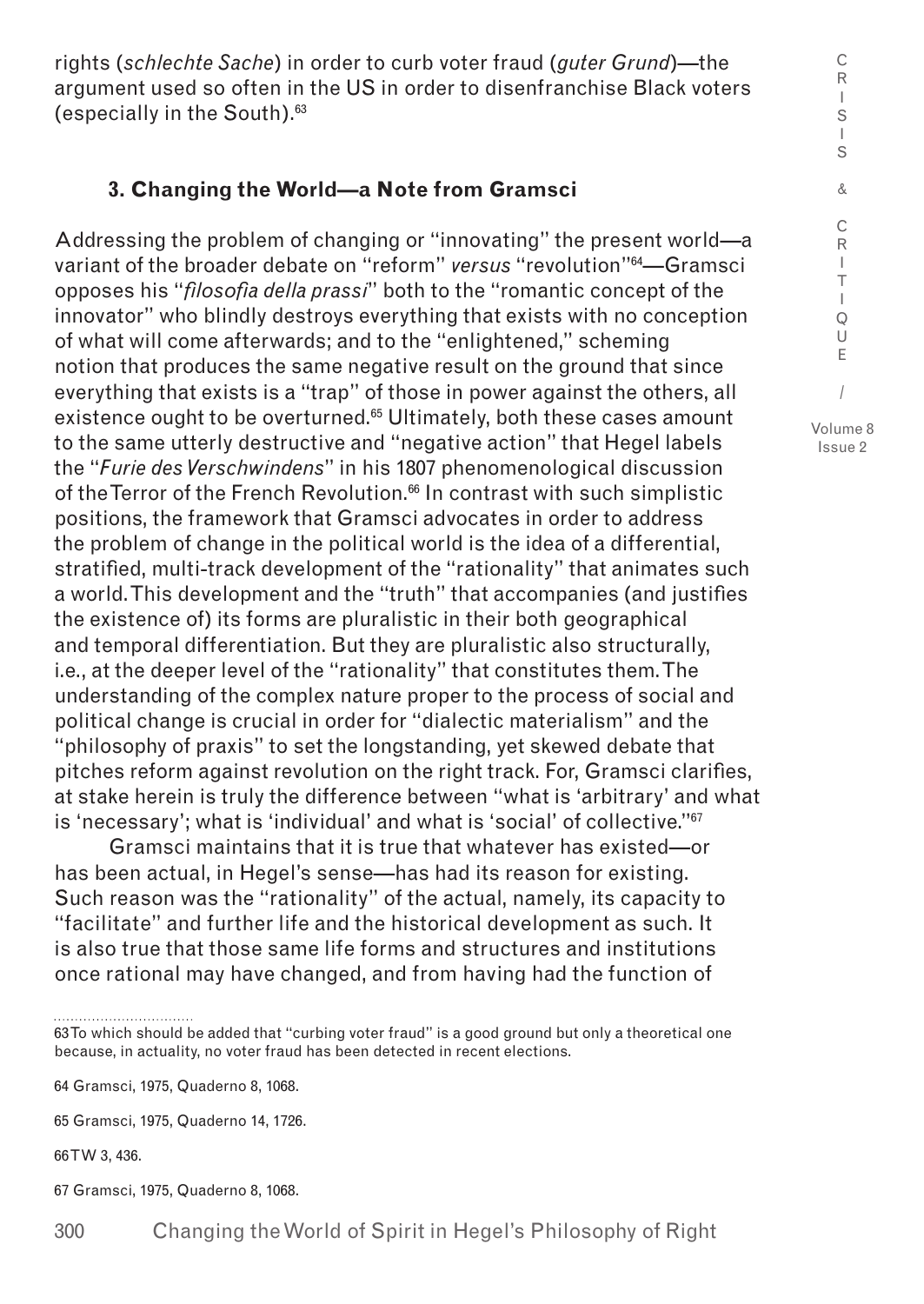enhancing progress, life, and freedom have then turned to be hindrances and obstacles to that same progress, life, and freedom. This is, as we have seen, what Hegel calls the "positivity" of life forms, their historical obsolescence. At this point, however, Gramsci makes an important remark. The claim that rational social, political, economic structures have become "positive" "is true" according to historical materialism, "*but it is not true 'across the board'* ('*su tutta l'area*')."68 If we broaden our perspective, as we should, to encompass the interconnected totality that is the "world" beyond the regional, partial, and utterly contingent position we occupy within it, we should recognize that the claim whereby the rationality of particular forms of life is demoted to positivity "is true where it is true, that is, is true in the case of the highest forms of life, in those that mark the apex of progress." If, however, the world of spirit is a dynamic process, then we must distinguish the apex of the process from what immediately follows it and from what lags behind. This stratification is inherent (and indeed necessary) to the structure of the world-process as such. Thus, Gramsci explains, "life does not develop homogeneously; it develops instead by partial steps forward, arrow-like, it develops by 'pyramidal' growth, so to speak." Accordingly, the understanding of current collective life forms must model itself according to such stratified, "pyramidal growth." It follows, Gramsci contends, that for each "life form one must study the history, hence grasp its original 'rationality'; and then, once this rationality is recognized, the question must be asked whether for each single case this rationality is still actual, since the conditions from which rationality was dependent still apply" or, negatively, no longer apply. We see that Gramsci endorses a model that comes quite close to Hegel's methodological stance discussed above. In particular, it should be underlined the importance of recognizing the constitutive role that history plays in the development of rationality but also the fact that the contingency and particularity of historical conditions are *not* the ground of the theoretical and practical justification of life forms. The ground, instead, is their rationality insofar as it translates into enduring or trans-historical material actuality. On the other hand, it is also relevant for Gramsci to acknowledge that "rationality" is not an unchanging absolute but rather a historical, dialectical process. Such recognition may be less obvious than one would think given the stratified nature of the world-process. In fact, it may very well appear that within the limit of certain localities, conditions do not change or have not changed. This, however, does not imply that the overall interconnected process of rationality has not hit knots of obsolescence and positivity, hence ought to be updated.

It is on this latter point that I want to draw, conclusively, attention. In this way, I shall circle back to Hegel's placement of the dialectical method

68 Gramsci, 1975, Quaderno 14, 1727 (my emphasis).

S I S & C R I T I Q U E / Volume 8

C R I

Issue 2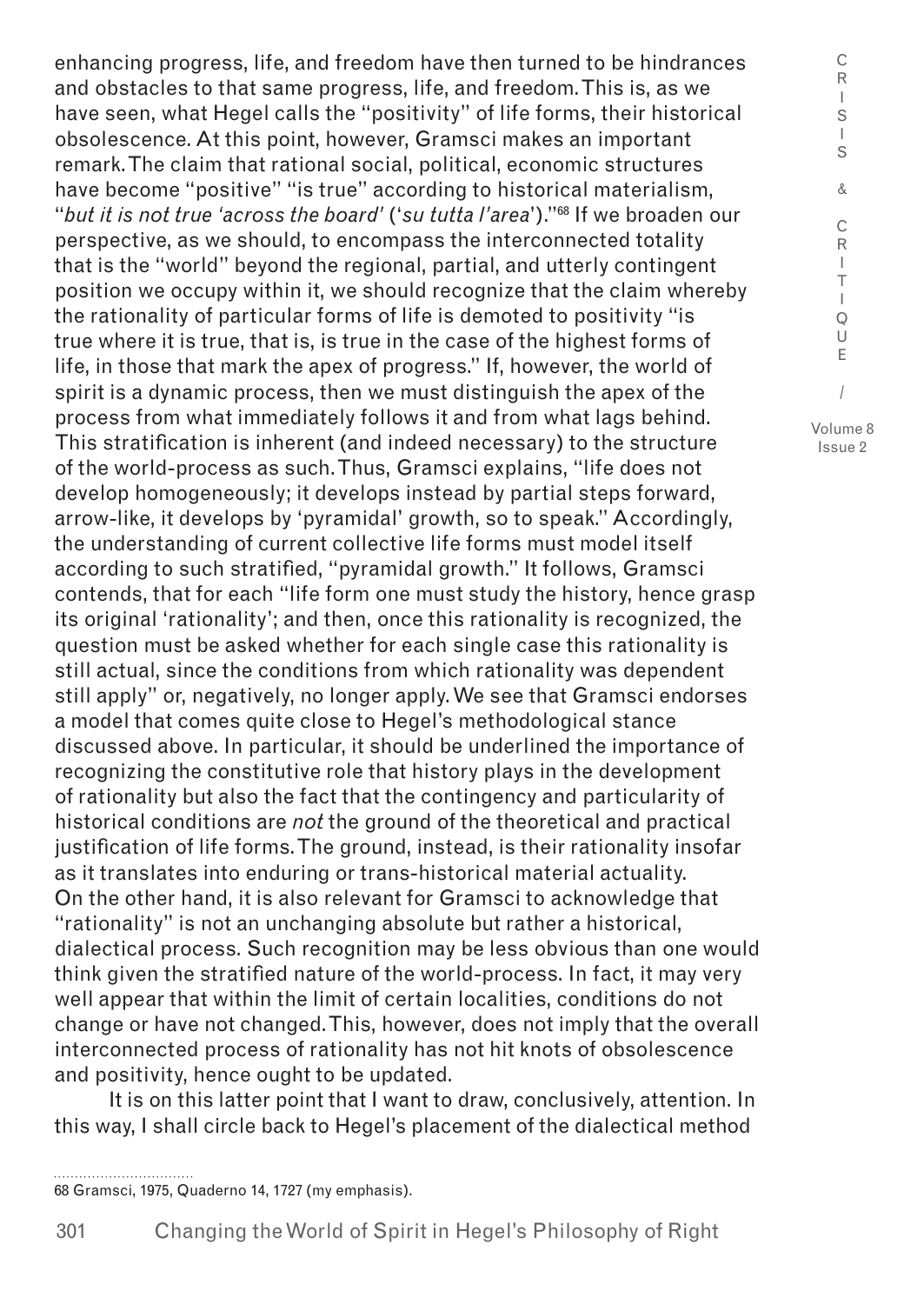within the "position of immanence," i.e., at the juncture of theory and practice, in the place where the world of spirit immanently produces itself. But I shall also come back to our historical present of global crisis and to the lesson that we can draw from both Hegel and Gramsci. On Gramsci account, the "present" is a sort of "blind spot" within the movement of rationality—or at least it is for common consciousness. Given, however, that Hegel places the method's immanence within the present as its nontranscendable Rhodes, the apparent paradox ensues that it is precisely this blind spot in the process that constitutes the methodological core of awareness or the engine that drives the process on.

Gramsci observes that "the fact that goes often unnoticed is this: that life forms appear to those who live in them and according to them as absolute, as 'natural' as we say; and it is already a momentous thing to show their 'historicity', to prove that those ways of life are justified to the extent that there are certain conditions but once these conditions change those life forms are no longer justified but 'irrational'."69 It is "natural" and naïve to make the present into an unchanging "absolute" to which one clings fanatically defending it from change. To be sure, this position is as detrimental to the growth of social and political life as the negative (what Gramsci calls "romantic" and "enlightened") tendency to destroy all existent in the name of change for its own sake. The natural absolutism of the present is a consequence of the naïve position of immanence: "forms of life" appear "absolute" to whoever is immersed in them because and as long as she is immersed in them. This position is characterized by the utter immediacy that constitutes its apparent naturalness. Herein immanence means also to occupy an isolationist, individualistic blind spot—a place in which no other ways of life can be actually seen or even imagined or thought of besides one's own. In this position, the world is no longer a world, i.e., it is not the public and collective sphere; it is, rather an isolated and self-isolating individualistic "bubble." For this reason, the present way of life counts as the only absolute one—the only actual and possible way of life. It is this immediacy and naturalness that is shaken in situations of historical crisis giving visibility to possible or actual alternatives—to cultural clashes and conflicts—in reality as well as in thinking.

Gramsci points to a first "momentous" way out of the absolutism of the present, namely, the act of recognizing the "historicity" of the forms of life otherwise declared absolute. For, these forms "are justified because there exist certain conditions," which are always and necessarily historical, changing conditions. It is to these conditions that the present ways of life owe their justification, their validity, and even normativity over the subjects that practice them and endorse them so fully and unconditionally as to see no alternative to them. On these changing conditions hinges the have seen are attitudes that negate

69 Gramsci, 1975, Quaderno 14, 1727.

I S I S & C R I T I Q U E / Volume 8

Issue 2

C R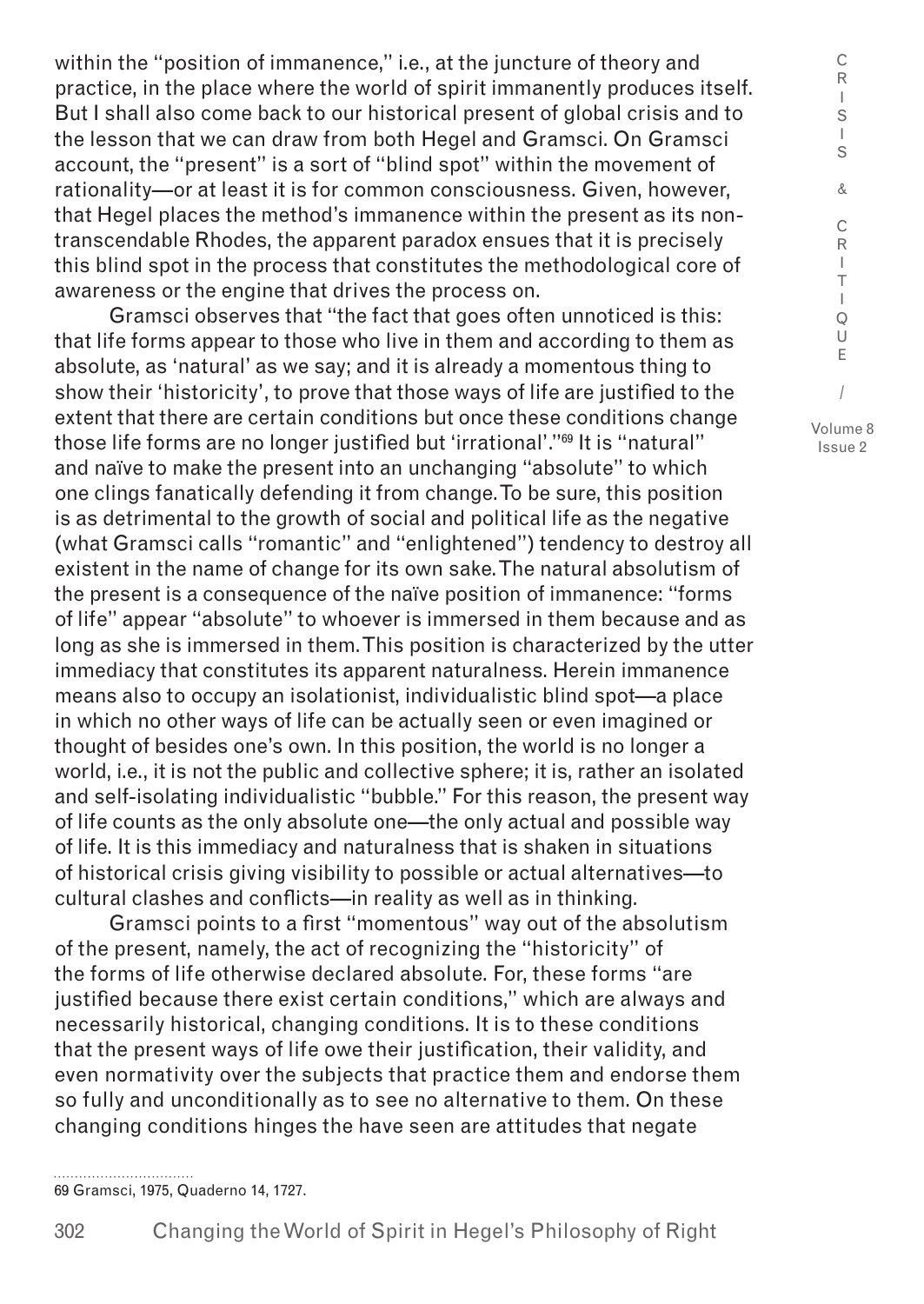change and resist the advancement, ultimately amount to embracing an a-historical position—the a-historicity of an essentialist static universal, of alleged essences and original foundations removed from change and impenetrable to critique. The absolutism of the present responds to the same logic. It follows, however, that as those conditions change as they do soon or later change because of their historicity, the accepted justification for those present ways of life no longer holds. At this point, the absolute loses its validity and becomes "irrational"—or better, the attitude of holding on to its changelessness and of refusing to advance becomes irrational. This critique of absolutism and fundamentalism through the claim of history—or through the historical dynamism of the concept—is a position that Gramsci shares with Hegel. On Hegel's view, Gramsci's universal which has become "irrational" is the "dead positive" that no longer has a grip on people's life and no longer is truly alive, actual, present—or rational, as it were. The absolutism of the present—of the universal represented by the current forms of life, social practices, and culture—meets its crisis in the moment of historical transition in which the conditions of its existence and justification change. The present form of life remains apparently the same, resisting change. Yet as its conditions are changing or have already changed, that way of life is emptied of meaning and validity from within, often hosting opposite and conflicting customs and practices. Crisis is the name of the discrepancy between the fixity of a form of life and the transformation of its conditions, i.e., the transformation of the context or the broader universal from which that form of life receives its meaning and its power. This is the moment in which the universal is no longer hegemonic. This is the situation that Gramsci has famously called *interregnum*. 70 I have to end these considerations here. But I shall conclude with a brief suggestion that brings Hegel and Gramsci finally together.

In contrast to the natural absolutism of the present, is set the philosophical non-absolutistic position of immanence. This is upheld, as we have seen, by Hegel's dialectical science of right and by Gramsci philosophy of praxis. In their light, then, here is the answer to the paradox of the position of immanence. The philosopher—or the standpoint of the philosophy of praxis—is in the *present world*. As she is *both* in the present *and* in the world, the worldly perspective effectively corrects and mediates the naïve tendency to make the present into an absolute. The totality of the world is only one—there is no possibility of "leaping" beyond it, as Hegel warns. But the world is the interconnected order *ordo et connectio*—of a pluralistic process. It is the complex movement whereby rationality produces itself materially, 'figuratively', and historically in its actuality. Such process, as we have seen, advances with "pyramidal growth," as it were. To be within the world, then, is to gain

70 I have addressed this issue in Nuzzo 2018c.

Issue 2

C R  $\mathbf{I}$ S I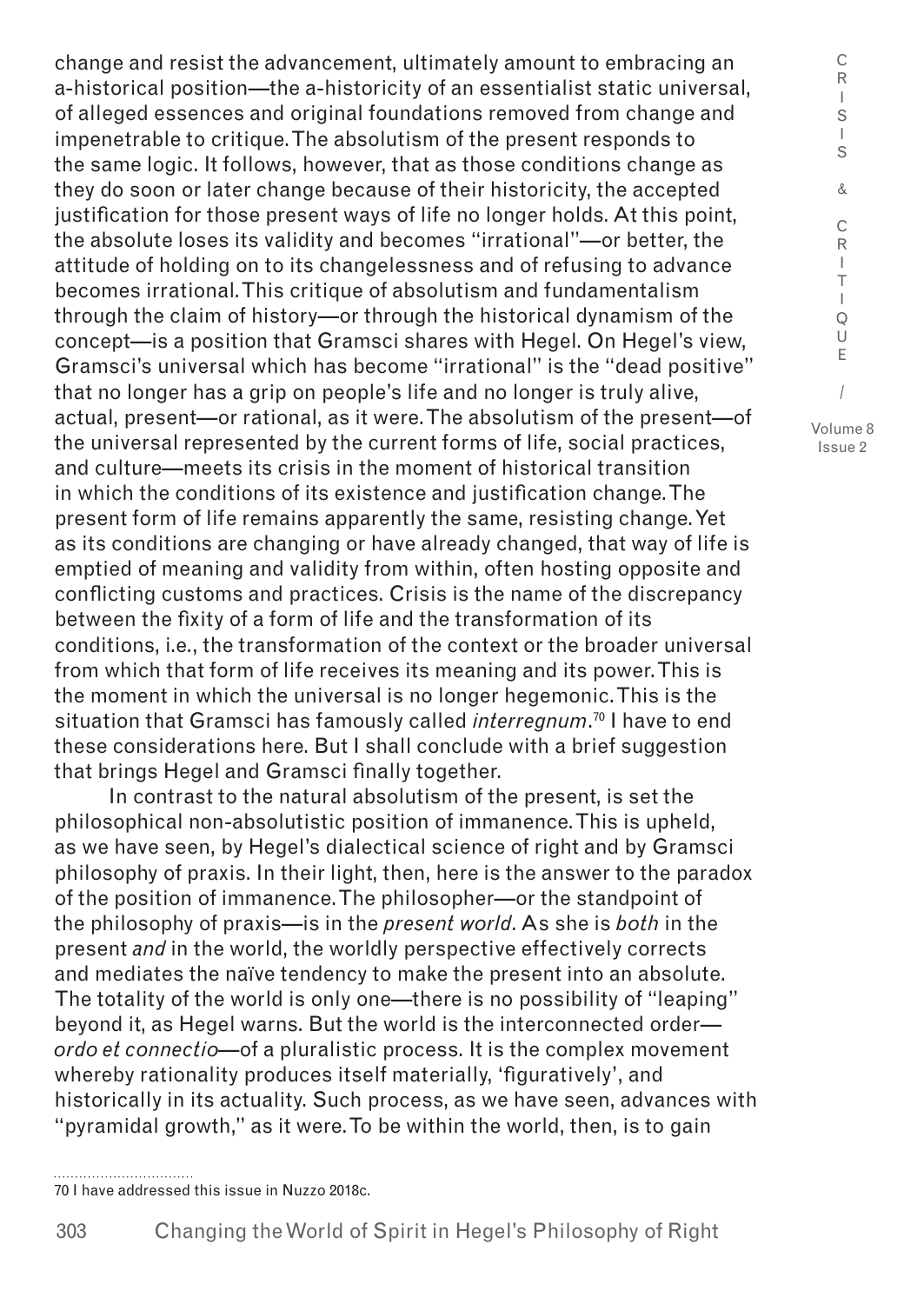| awareness of the historical and pluralistic nature of the process but it is |
|-----------------------------------------------------------------------------|
| also to be able to grasp the points of interconnection—the transitions      |
| and the crises—that properly constitute the structure of the world.         |

C R I S I S & C R I T I Q U E /

Volume 8 Issue 2